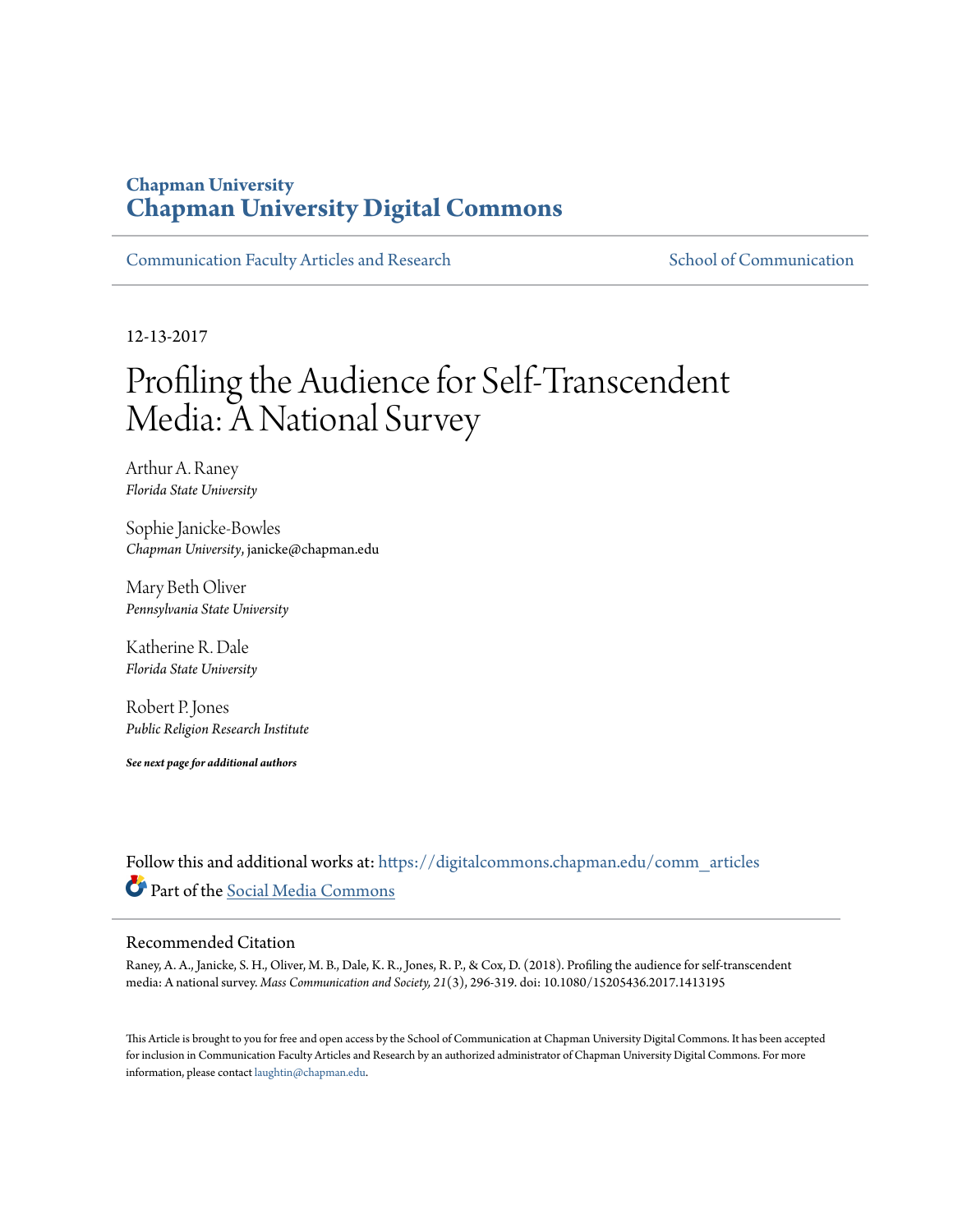# Profiling the Audience for Self-Transcendent Media: A National Survey

#### **Comments**

This is an Accepted Manuscript of an article published in *Mass Communication and Society*, volume 21, issue 3, in 2018, available online at [DOI: 10.1080/15205436.2017.1413195](https://doi.org/10.1080/15205436.2017.1413195). It may differ slightly from the final version of record.

#### **Copyright**

Taylor & Francis

#### **Authors**

Arthur A. Raney, Sophie Janicke-Bowles, Mary Beth Oliver, Katherine R. Dale, Robert P. Jones, and Daniel Cox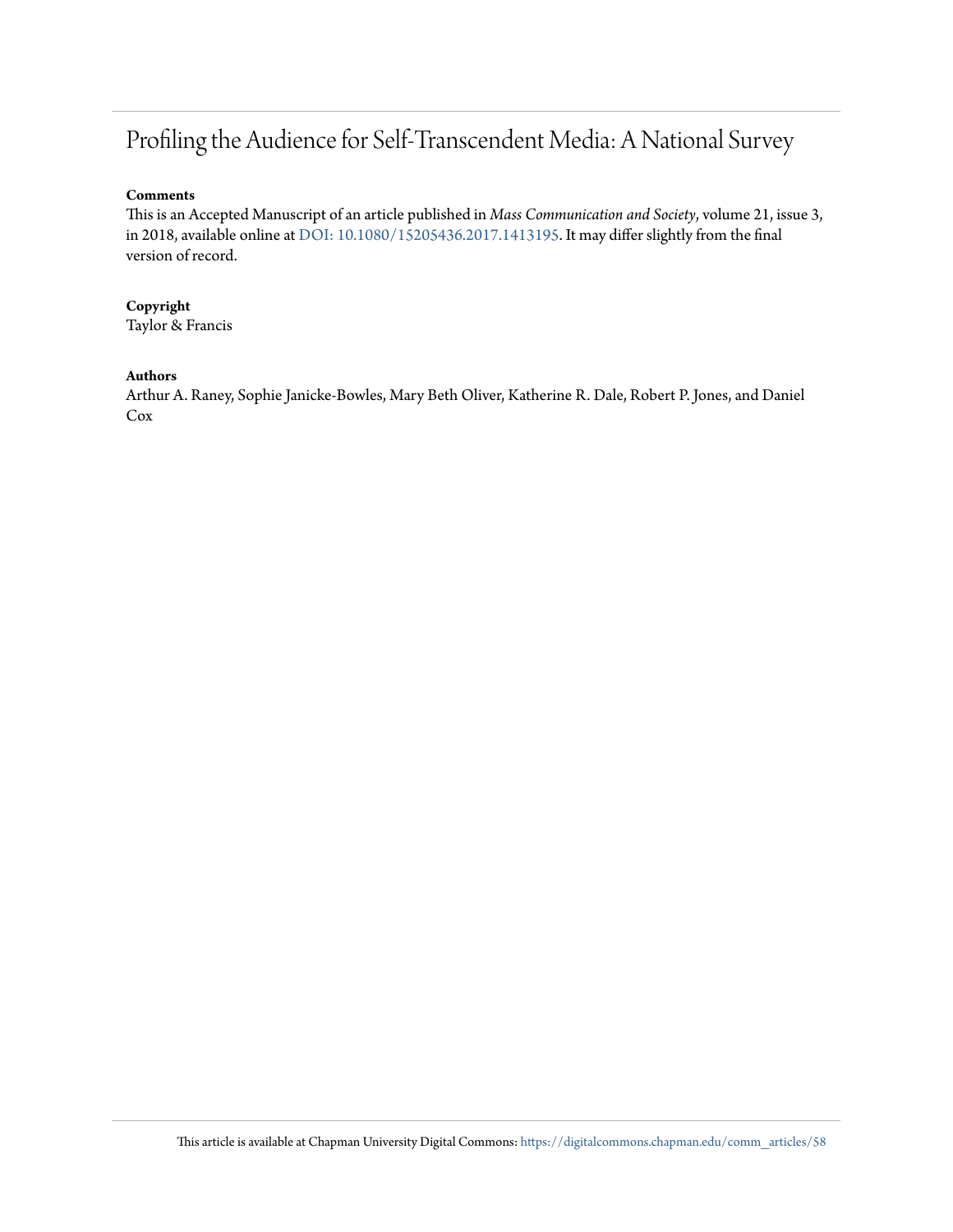#### **Abstract**

This article reports the findings from a national survey of self-transcendent (or inspiring) media audience members in the United States. Exposure to self-transcendent content is socially significant because, theoretically, it can orient users towards matters beyond themselves, ultimately promoting connections with others and altruistic behaviors. However, to date, little is known about the daily audiences for such fare. Four primary questions guided the investigation: (1) What are the media sources and contents identified as "inspiring" by the audience?, (2) Who makes up the current U.S. audience for self-transcendent media content?, (3) What personality traits and viewer characteristics are associated with self-transcendent media consumption?, and (4) What prosocial and altruistic behaviors are associated with self-transcendent media consumption? To address these questions, a nationally representative survey  $(n = 3,006)$  was conducted. The findings are discussed in relation to the growing body of scholarship on positive media psychology.

**Keywords:** self-transcendent media, inspiring media, self-transcendent emotions, audience research, positive media psychology, broaden-and-build theory

**Authors' note:** This project was made possible through the support of a grant from the John Templeton Foundation. The opinions expressed in this publication are those of the authors and do not necessarily reflect the views of the John Templeton Foundation.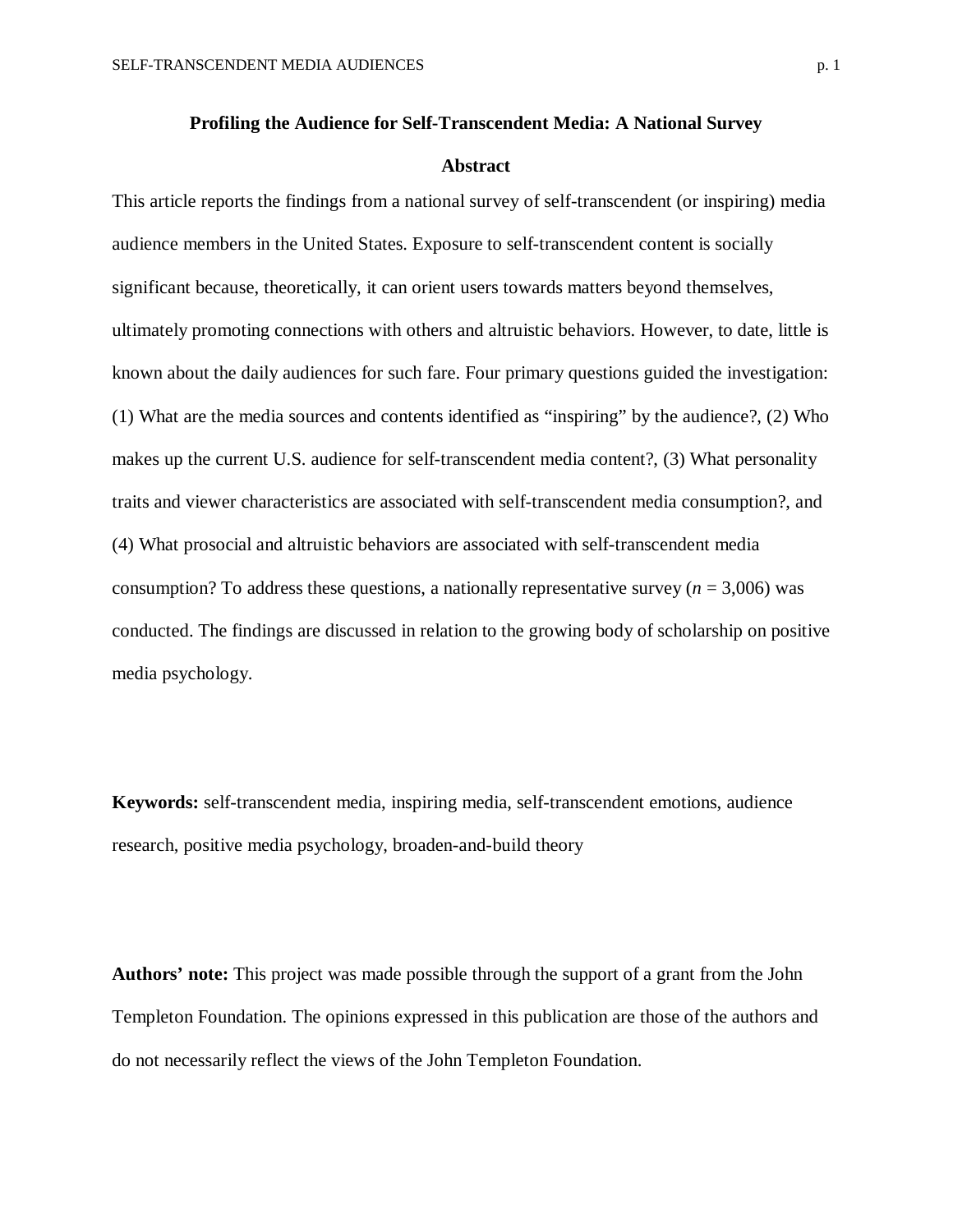$\overline{\phantom{a}}$ 

Browsing social-media and video-hosting sites, one can find thousands of clips narratives, montages, music videos, lectures, performances, confessionals, slices of life—that are heart-warming, touching, moving, and thought-provoking; videos that leave a lump in the throat and that cause a tear to form in the corner of the eye; videos that depict or encourage human goodness, sacrifice, compassion, beauty, and hope. Many users and content providers alike routinely refer to this content as *inspirational*. Of course, inspirational content is not reserved to online videos. It can be found across the media landscape: touching films like *Hidden Figures*, *The Pursuit of Happyness*, and *Life is Beautiful*; meaningful television series like *This is Us*, *Friday Night Lights,* and *The Biggest Loser*; print and electronic reports of "good news" and other hopeful stories posted to websites like Upworthy and Huffington Post, just to name a few.

In the past few years, mass communication scholars have started to explore the effects of exposure to this content (e.g., Rieger et al., 2015; Tsay-Vogel & Krakowiak, 2016), or to what can be called *self-transcendent media experiences* (Oliver et al., in press). To date, however, virtually no attention has been paid to the daily use of inspiring or self-transcendent media.<sup>[1](#page-3-0)</sup> Understanding such usage is important and socially relevant because of the potential for selftranscendent content to trigger emotional experiences that promote empathy, human virtue, character building, an "others orientation," and prosociality (Algoe & Haidt, 2009; Haidt, 2003; Oliver, Hartmann, & Wooley, 2012; Prestin, 2013; Schnall, Roper & Fessler, 2010; Peterson & Seligman, 2004). More specifically, self-transcendent media experiences can foster the

<span id="page-3-0"></span> $<sup>1</sup>$  A host of terms are used to refer to the same content. "Inspiring media" (or "inspirational media") is arguably the</sup> most common and familiar term, especially among consumers. Scholars in the area have routinely used broad terms like "meaningful" and "eudaimonic" to differentiate content that is not primarily "hedonic" in nature. However, "self-transcendent media" is arguably the most scientifically accurate term to refer to the specific content in question (see Oliver et al., in press), as it explicitly associates particular content with a concrete set of emotional responses. From our perspective, all terms are acceptable; but, for the sake of precision, the latter will be used exclusively herein.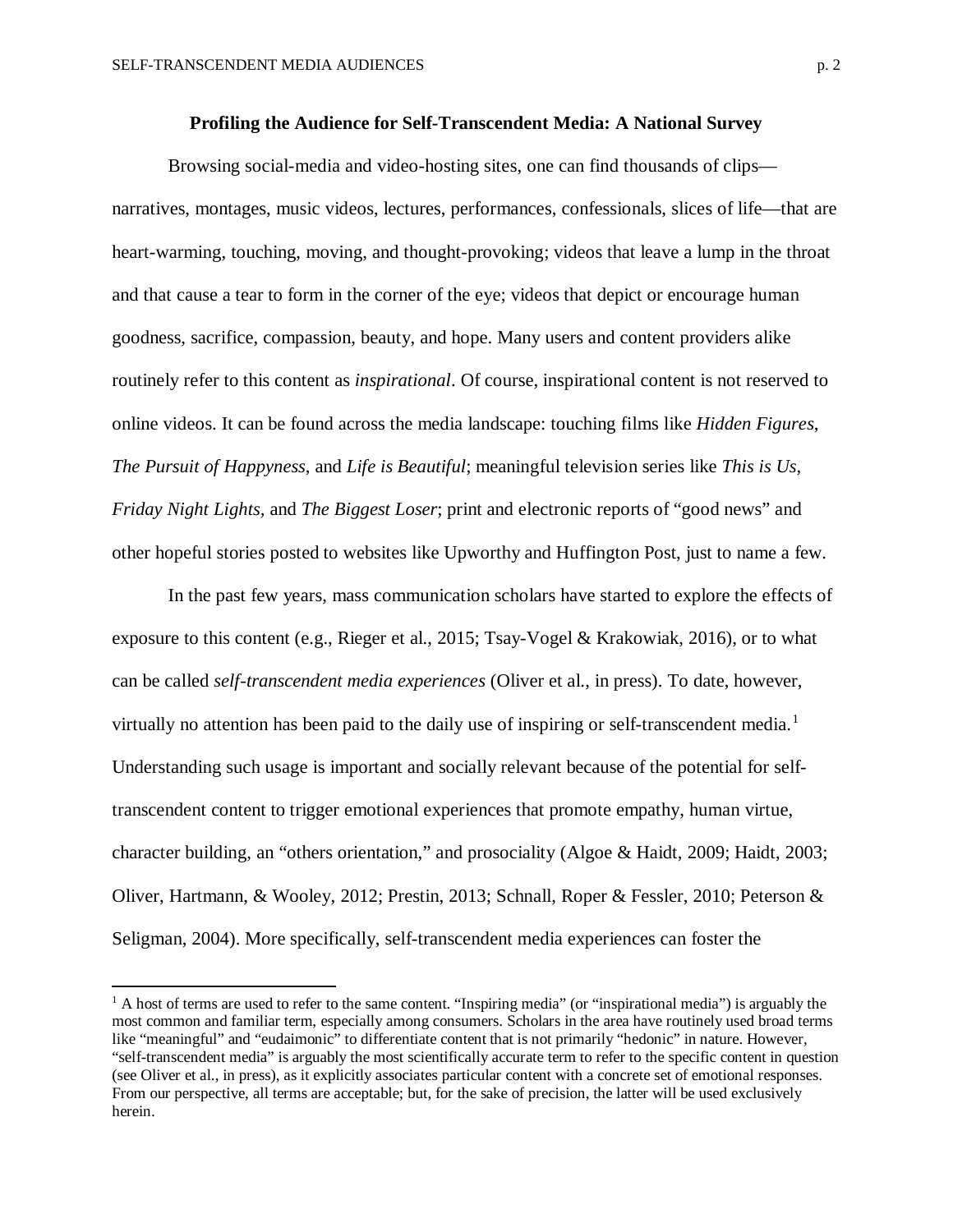development of trait transcendence in its audience members. Therefore, to gain a better understanding of that audience, our team surveyed a nationally representative sample of U.S. adults to explore day-to-day experiences with self-transcendent media.

#### **Transcendence in Media**

Peterson and Seligman (2004) identify transcendence as one of six core human virtues presumed to be present in and highly valued by all global cultures. As a trait, transcendence refers to the disposition to forge connections with the larger universe and to strive for meaning and purpose that is greater than one's self. Although transcendence often connotes religion or spirituality, it need not do so. "[W]hat is transcendent does need to be sacred but does not need to be divine ... [it] is that which reminds us of how tiny we are but that simultaneously lifts us out of a sense of complete insignificance" (p. 39). Transcendence as a virtue can be developed in two primary ways. First, individuals can develop it by performing specific behaviors: expressing gratitude, demonstrating an appreciation for (moral) beauty and excellence, expressing hope, and enacting religiousness or spirituality. For example, when people acknowledge the moral beauty in another person's sacrificial kindness, or participate in a meaningful discussion of a spiritual matter, they are enacting, experiencing, and further developing transcendence.

Secondly, and more importantly for the current project, individuals can develop trait transcendence through the experience of self-transcendent emotions, specifically awe, elevation, hope, and admiration (e.g., Algoe & Haidt, 2009; Fredrickson, 2009; Haidt & Morris, 2009). Although these emotional experiences differ slightly, they share a common elicitor: moral goodness or virtue found most often in other people and their actions. To return to the example above, a person can experience admiration, awe, or hope by witnessing another person's act of sacrificial kindness. In turn, the experience of self-transcendent emotions helps to direct one's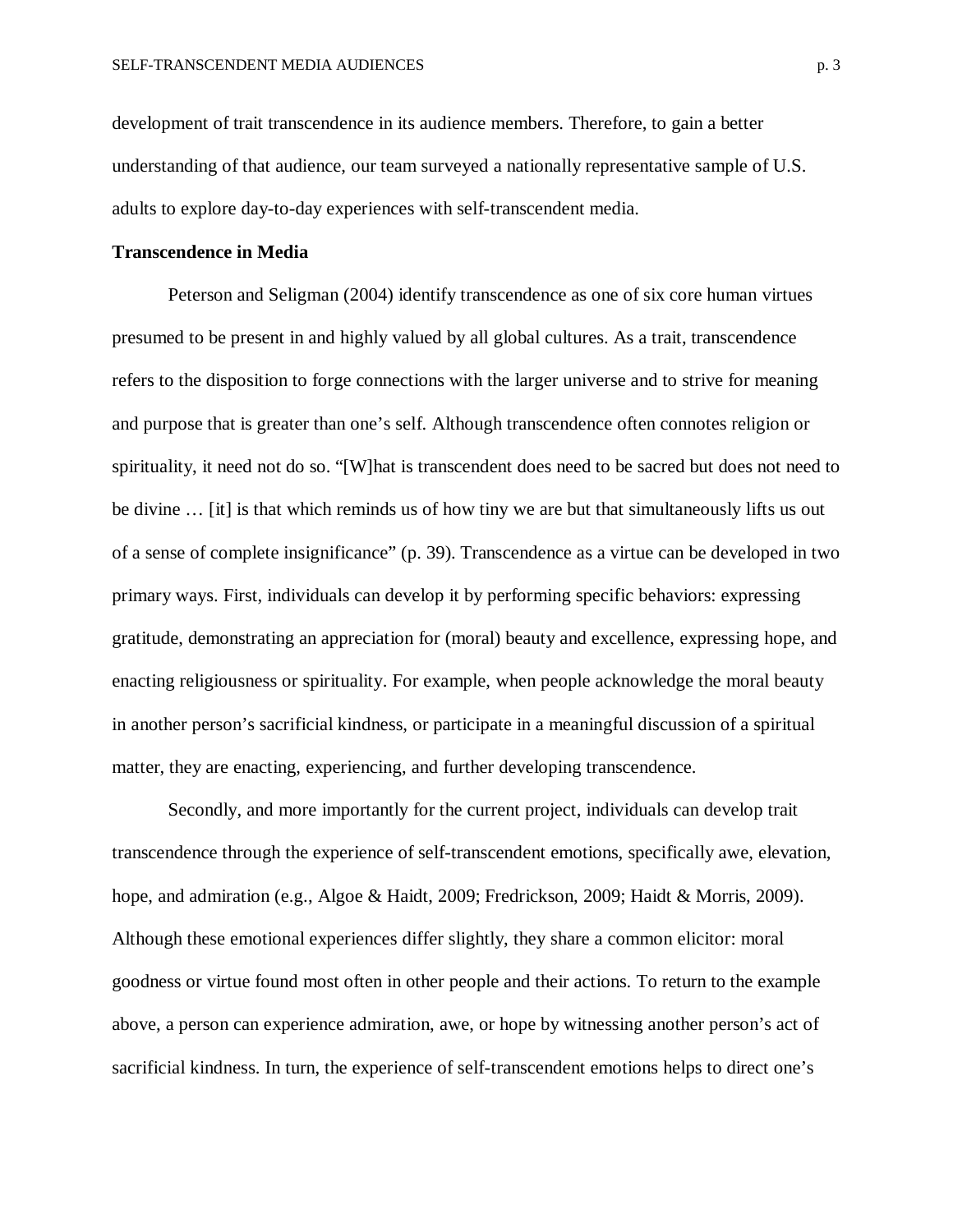orientation outward, facilitating an increased openness to exploring and engaging with one's environment. As a result, people are drawn out of themselves, their perspectives are broadened, and their attention and actions turned toward others (see the broaden-and-build theory; Fredrickson, 2001; 2009).

Research identifies many (non-mediated) situations and circumstances that can lead to the experience of self-transcendent emotions, like gathering with close friends and family, being alone in nature, or seeing others display kindness, to name a few (Haidt, 2003). A small set of laboratory experiments have demonstrated that self-transcendent emotions can also be triggered by elicitors found in media content like the examples mentioned above (e.g., Lai, Haidt, & Nosek, 2014; Oliver, Hartmann, & Wooley, 2012; Prestin, 2013; Schnall, Roper, & Fessler, 2010; Van Cappellen, et al., 2013). The current study sought to better understand how audience members experience these self-transcendent emotions through their daily media consumption. Four primary goals motivated the project: (1) to create a profile of the audience of selftranscendent content, (2) to create a profile of the media sources and contents that those audience members claim lead to self-transcendent experiences, (3) to explore the relationships between various audience member characteristics and self-transcendent media consumption, and (4) to explore the relationships between self-transcendent media consumption and various prosocial and altruistic behaviors in audiences.

#### **Self-Transcendent Media Experiences**

Before a description of how those goals were pursued can be discussed, a clear operationalization of the media content—or, rather, the media experience—in question must be offered. Oliver and her colleagues (in press) argue that self-transcendent media experiences occur when audience members recognize in themselves elements of shared humanity, as well as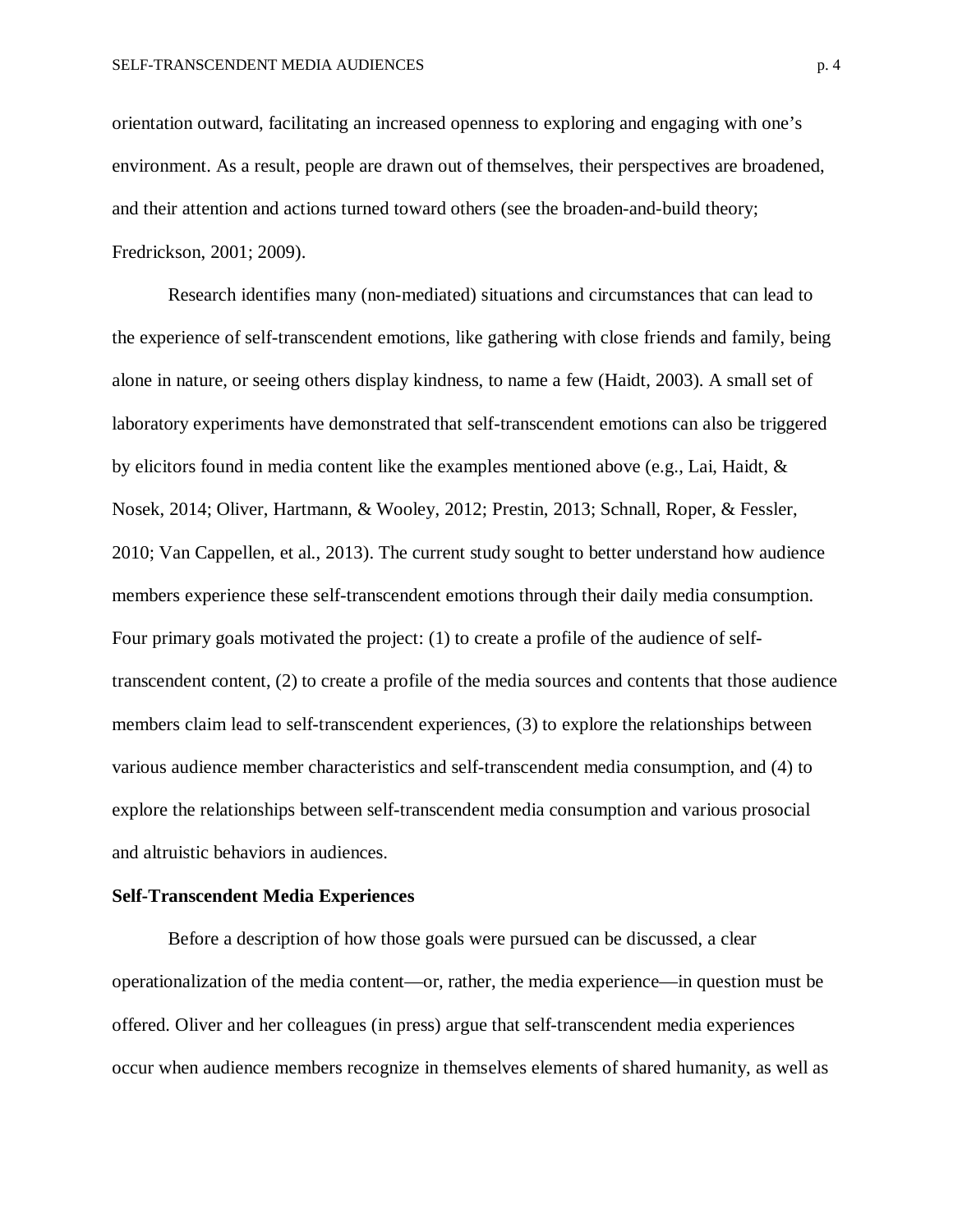the potential for moral beauty, hope, and courage. Such experiences make audience members aware of and provide insight into the human condition by shifting one's focus from mundane concerns to an increased interconnectedness with others and higher causes. However, given various personality variables and media-usage patterns, the actual content that prompts such experiences undoubtedly varies from person to person. That is, what touches, inspires, moves, and elevates one person may not do so for another.

Therefore, to measure self-transcendent media experiences, it was necessary to avoid assumptions about particular genres or narrative forms and to focus instead on subjective perceptions and reactions to content (regardless of genre, format, channel, or authorial intent). Therefore, an audience-centered perspective was adopted for the project, with self-transcendent media experiences characterized as those described as "moving, touching, or inspiring" by audience members (Oliver & Bartsch, 2011; Oliver, Hartmann, & Wooley, 2012). This approach mirrors one taken by scholars when defining and examining "entertaining" media (see Vorderer, 2001).

With that stated, four broad research questions were interrogated in the project: RQ1: What is the profile of the media sources and contents identified as "inspiring" by the current U.S. audience?

RQ2: What is the profile of the current U.S. audience for self-transcendent media content?

RQ3: What personality traits and viewer characteristics are associated with selftranscendent media consumption?

RQ4: What prosocial and altruistic behaviors are associated with self-transcendent media consumption?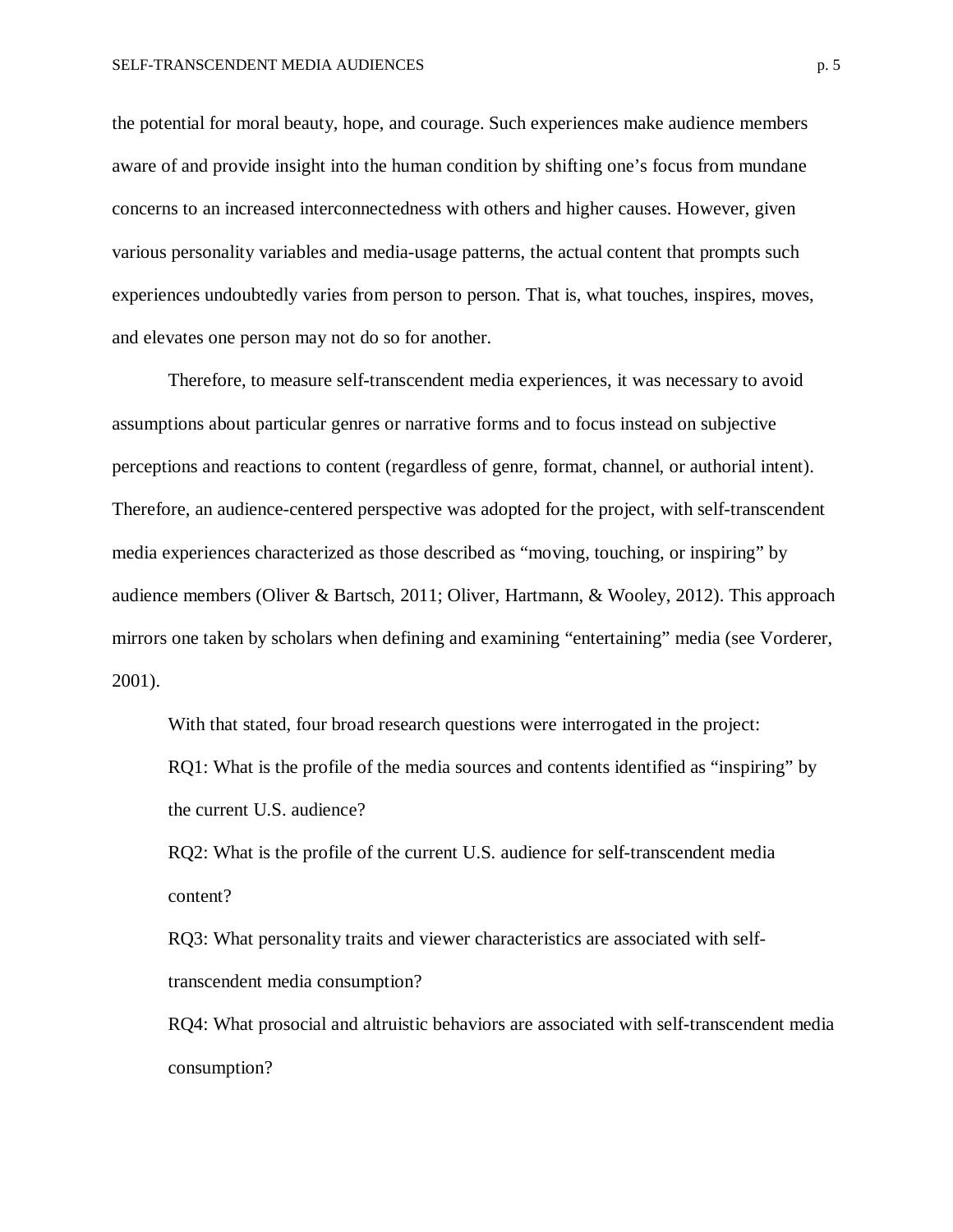#### **Method**

The survey instrument was designed in conjunction with the research staff of Public Religion Research Institute (PRRI), a nonprofit, nonpartisan member organization of the National Council on Public Polls dedicated to research at the intersection of religion, values, and public life. The random sample of 3,006 adults was drawn from participants in AmeriSpeak, a probability-based panel designed to be representative of the national U.S. adult population, operated by NORC at the University of Chicago. A majority of the survey responses were collected online using a self-administered design (*n* = 2,510 or 83.5%); responses from panel participants without internet access were collected by telephone using professional interviewers under the direction of NORC ( $n = 496$ ). Survey responses were collected between January 28 and February 21, 2016, in both English and Spanish  $(n = 22)$ .

Responses to the survey were weighted to represent the current U.S. population. First, panel base weights were calculated for every household based on the probability of selection from the NORC National Frame. Household-level weights were then assigned to each eligible adult in every recruited household. Next, the sample demographics were balanced to match the U.S. population parameters for gender, age, education, race, ethnicity, housing type, and telephone usage. The telephone-usage parameter was derived from an analysis of the National Health Interview Survey. All other weighting parameters were derived from the U.S. Census Bureau's Current Population Survey. The sample weighting was accomplished using an iterative proportional fitting process that simultaneously balanced the distributions of all variables. Weights were trimmed to prevent individual interviews from having too much influence on the final results. All analyses were calculated with the weights applied to the dataset.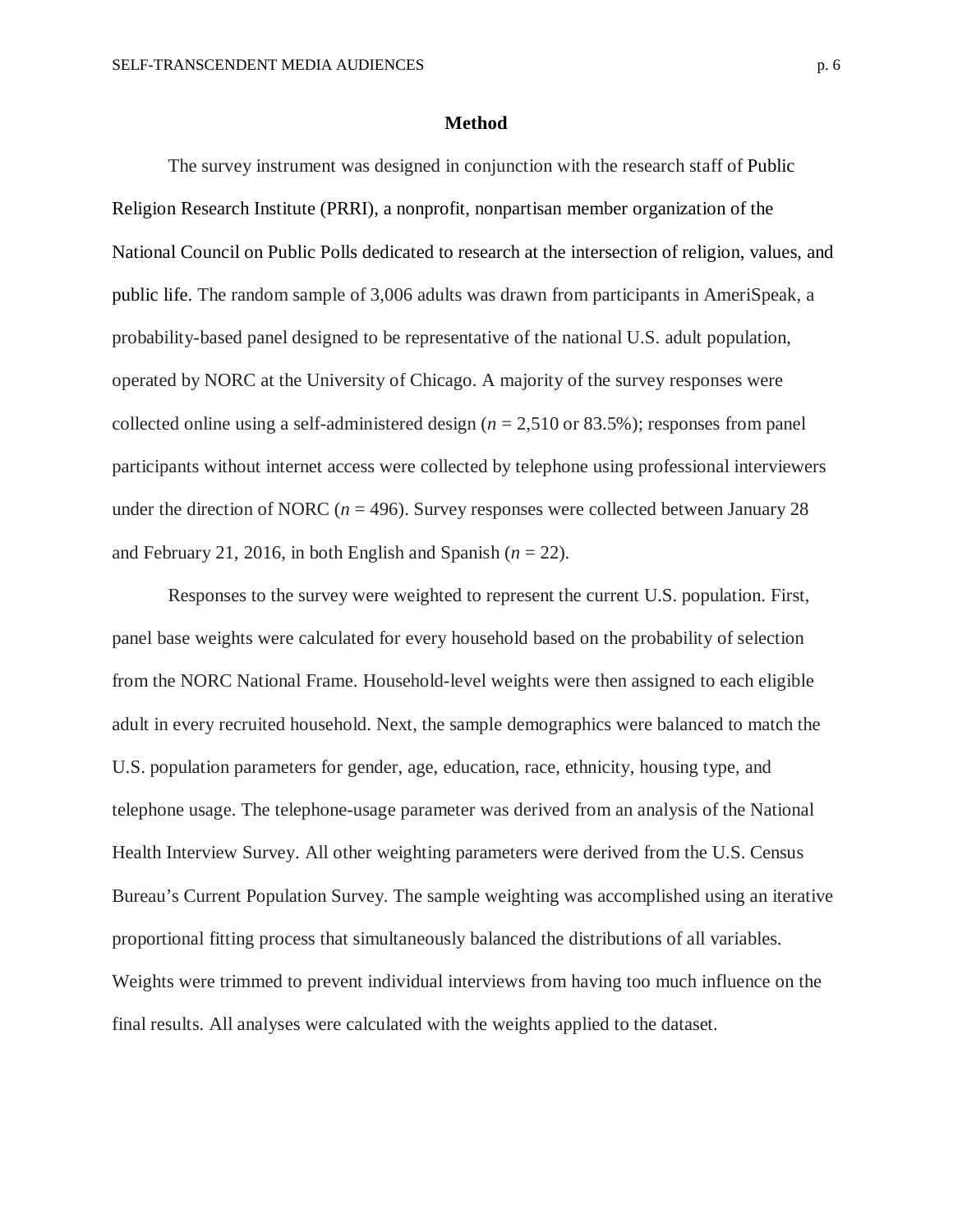The margin of error for the survey was +/- 2.5%, at the 95% level of confidence. The design effect for the survey was 1.9. The survey was reviewed and approved by the Institutional Review Boards at Florida State University (HSC#2015.16301; approved 11/6/2015) and NORC/University of Chicago.

#### **Measures**

 $\overline{\phantom{a}}$ 

The survey contained a variety of measures, not all of which are germane to the current discussion.<sup>[2](#page-8-0)</sup> The variables of interest to the current analyses included the following:

**Demographics.** Five demographic characteristics were of chief concern: gender, ethnicity, marital status, age, and educational attainment. Additionally, a four-item life satisfaction scale was created: "In general, how satisfied would you say you are with your (a) personal health, (b) family life, (c) relationships with friends, and (d) quality of life in your community?" Responses to each item on a 5-point, Likert-type scale proved to be sufficiently reliable (observed  $\alpha = .77$ ); thus, a life satisfaction factor was created by averaging the responses for each participant across the four items ( $M = 3.65$ ;  $SD = .74$ ). Table 1 reports the demographic information for the sample.

———Insert Table 1 here————

**Inspiring media experiences.** Participants indicated (yes/no) if they had ever felt "moved, touched or inspired" while consuming any of the following eight forms of media: watching a television show, watching a movie, listening to a radio program or podcast, reading a book, listening to a song or piece of music, reading a news story, watching an online video, and using social media. For each media form, an audience-centered approach was taken, with the mode of delivery and content provider being of little concern. Therefore, no attempt was made to

<span id="page-8-0"></span> $2 A$  copy of the complete questionnaire is available upon request from the lead author.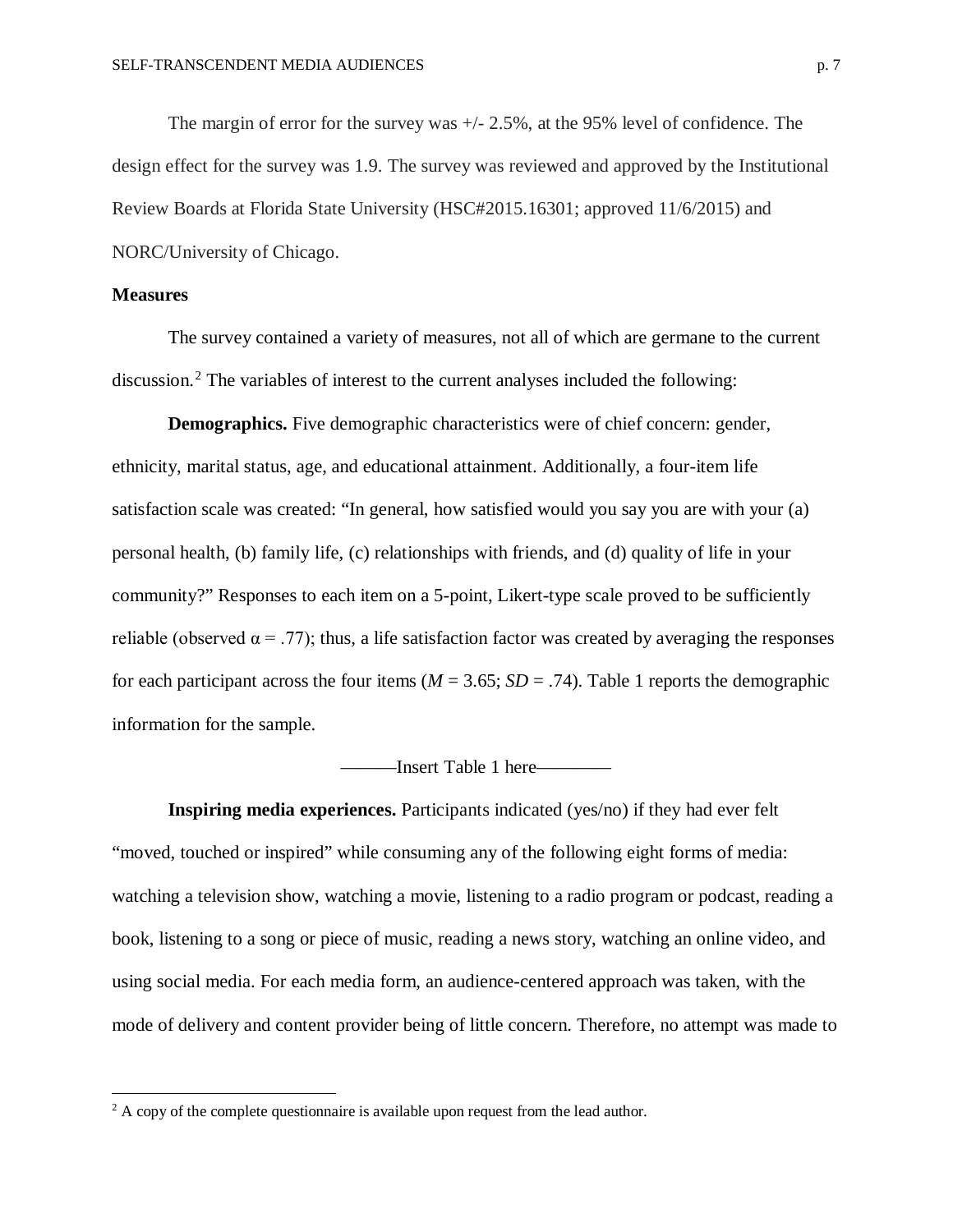differentiate, for instance, "watching a television show" on a television set, a tablet, or computer; similarly, no attempt was made to differentiate between broadcast, cable, on-demand, or streaming television. If the participant defined her/his experience as "watching television," then the experience was recorded. For all affirmative responses, participants then described the TV, movie, radio, and book content by selecting the most appropriate genre from a set provided. For the music, news, online video, and social media items, participants provided open-ended descriptions of the content.

To calculate a global self-transcendent media experience factor, responses to the eight yes/no items were examined. Responses were sufficiently similar across the items ( $\alpha$  = .74); as a result, a single factor ( $M = 5.86$ ;  $SD = 2.02$ ) was created for each participant by summing the affirmative responses for the eight items, with higher numbers reflecting more diverse selftranscendent media experiences.

Two items specifically examined the most recent self-transcendent media experience, without regard to media source or form. The first probed how the participant came to encounter the content: specifically searching for it, recommended by a friend or family member, as an advertisement, or just by chance. The second asked whether the participant subsequently shared the inspiring content with friends or family members (yes/no).

**Personality traits.** To explore more about the people who consume inspiring media, two items each (due to survey time constraints) were selected from existing personality trait measures previously shown to be associated with meaningful media use (e.g., Oliver & Raney, 2011): need for affect (Appel, Gnambs, & Maio, 2012), empathic concern and perspective taking (Davis, 1980), need for cognition (Cacioppo, Perry, & Kao, 1984), and universality (Piedmont, 1999). Two criteria guided the selection of the items from each scale: (1) conceptual matching between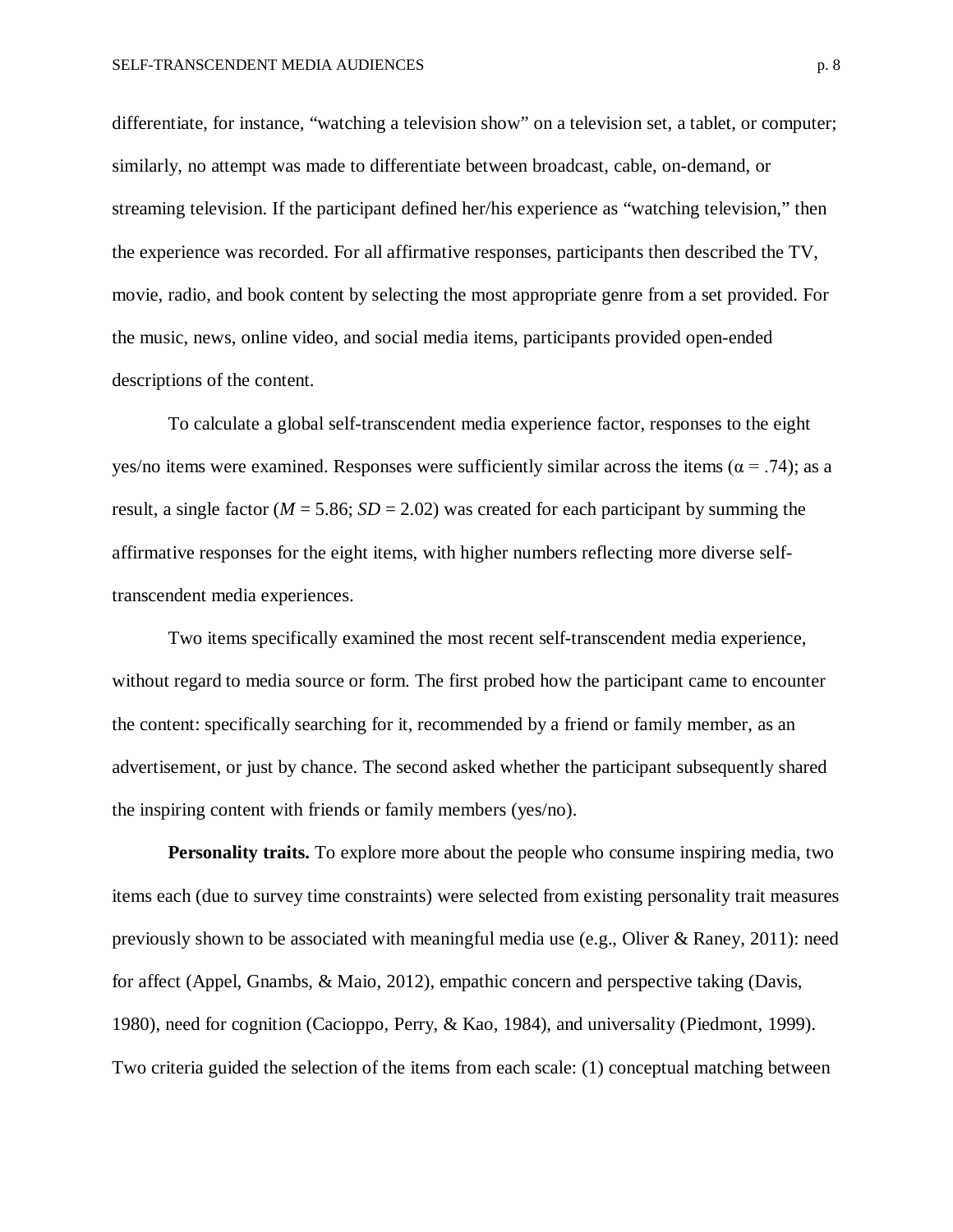an item on the existing scale and the survey goals was considered, with those with the greatest match being selected, and (2) when conceptual matching was determined to be equal, items loading highest/performing most reliably in the seminal article reporting the scale were selected.

Participants responded to each item on a 5-point scale measuring how well the item described them ("Not at all well" to "Exactly"). As expected, item pairs correlated moderately to strongly with each other and were combined into short-form scales measuring need for affect (*r*  $= .457, p < .001; M = 3.55, SD = .896$ , empathic concern ( $r = -.209, p < .001$ ; one item reverse coded;  $M = 3.09$ ,  $SD = .656$ ), perspective taking ( $r = .569$ ,  $p < .001$ ;  $M = 3.92$ ,  $SD = .826$ ), and universality ( $r = .561$ ,  $p < .001$ ;  $M = 3.43$ ,  $SD = .979$ ). Unexpectedly, the two need for cognition items were not sufficiently correlated  $(r = -.060)$ ; one item reverse coded) and were therefore omitted from the analyses.

**Prosocial and altruistic behaviors.** To assess how often participants engaged in prosocial and altruistic behavior, 10 items were developed by the research team, with several adapted from Rushton, Chrisjohn, and Fekken's (1981) altruistic personality scale. Participants indicated how often they performed certain behaviors (e.g., loaned a personal possession to a non-family member; volunteered time at a charity, school, or religious organization) in the last month. Responses were recorded on a 6-point scale, from "have not done this in the past month" to "nearly every day." Together the items were sufficiently reliable ( $\alpha = .78$ ). As a result, they were averaged for each participant to yield a single factor  $(M = 2.88; SD = .875)$ , with higher scores associated with greater prosocial and altruistic behaviors.

#### **Results**

The first goal was to understand the sources and nature of content identified as "moving, touching, or inspiring" by the participants.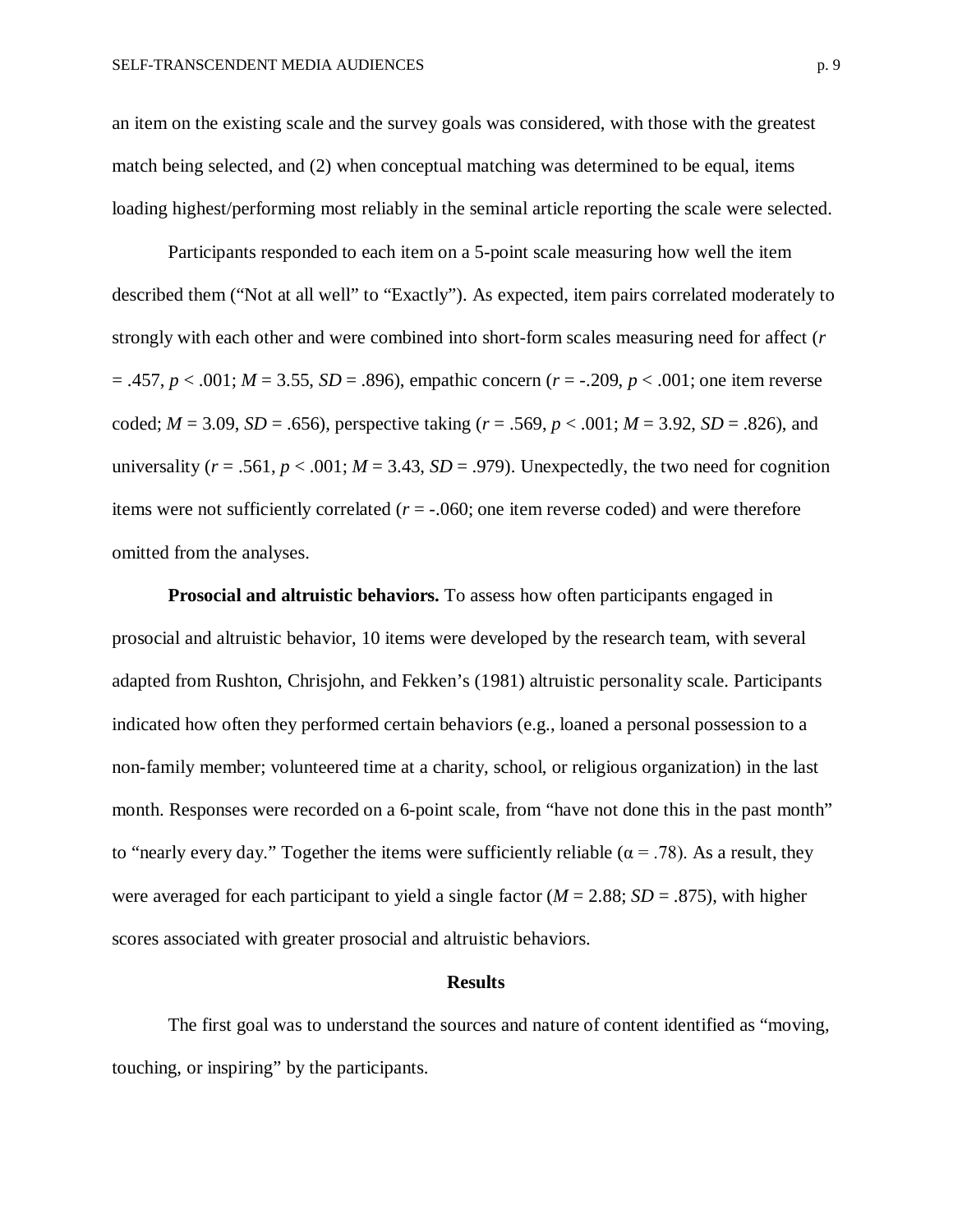#### **Sources of Self-Transcendent Media Experiences**

As noted above, eight possible sources of such content were identified. The largest proportion (90.5%) of the sample reported having been previously moved, touched, or inspired while listening to music. Watching a movie (86.9%) and a television show (80.2%) were the next most likely sources of self-transcendent experiences; radio and podcasts inspired a much lower proportion of respondents (58.9%). Participants reported experiencing self-transcendent emotions at similar rates with two text-based media forms: reading a news story (77.6%) and reading a book (74.7%). Of the sources listed, social media sites (53.0%) were the least likely sources of self-transcendent content, though the reader is reminded that "online videos," which may be posted to social media sites, was a separate category (62.7%).

A vast majority of participants stated that they came across the most recent selftranscendent media content by chance, while they were doing something else (68.1%); only a small percentage encountered it through an advertisement (5.6%) or by specifically seeking it out (5.2%). Of our sample, 14.6% indicated that their most recent self-transcendent media experience was recommended to them by a friend or family member. However, a much larger percentage (62.3%) stated that they had shared their most recent encounter with self-transcendent media with a friend or family member.

#### **Content Associated with Self-Transcendent Media Experiences**

Dramas were listed as the top genre source for the most recent self-transcendent media experience for both movies (33.0%) and television (30.9%), with documentaries listed second most often for both as well (17.4% and 29.8% respectively). For films, the remainder of the top five genres for the most recent self-transcendent media experience included romance (15.0%), Christian/spiritual (11.5%) and science fiction/fantasy (5.4%); for television, Christian/spiritual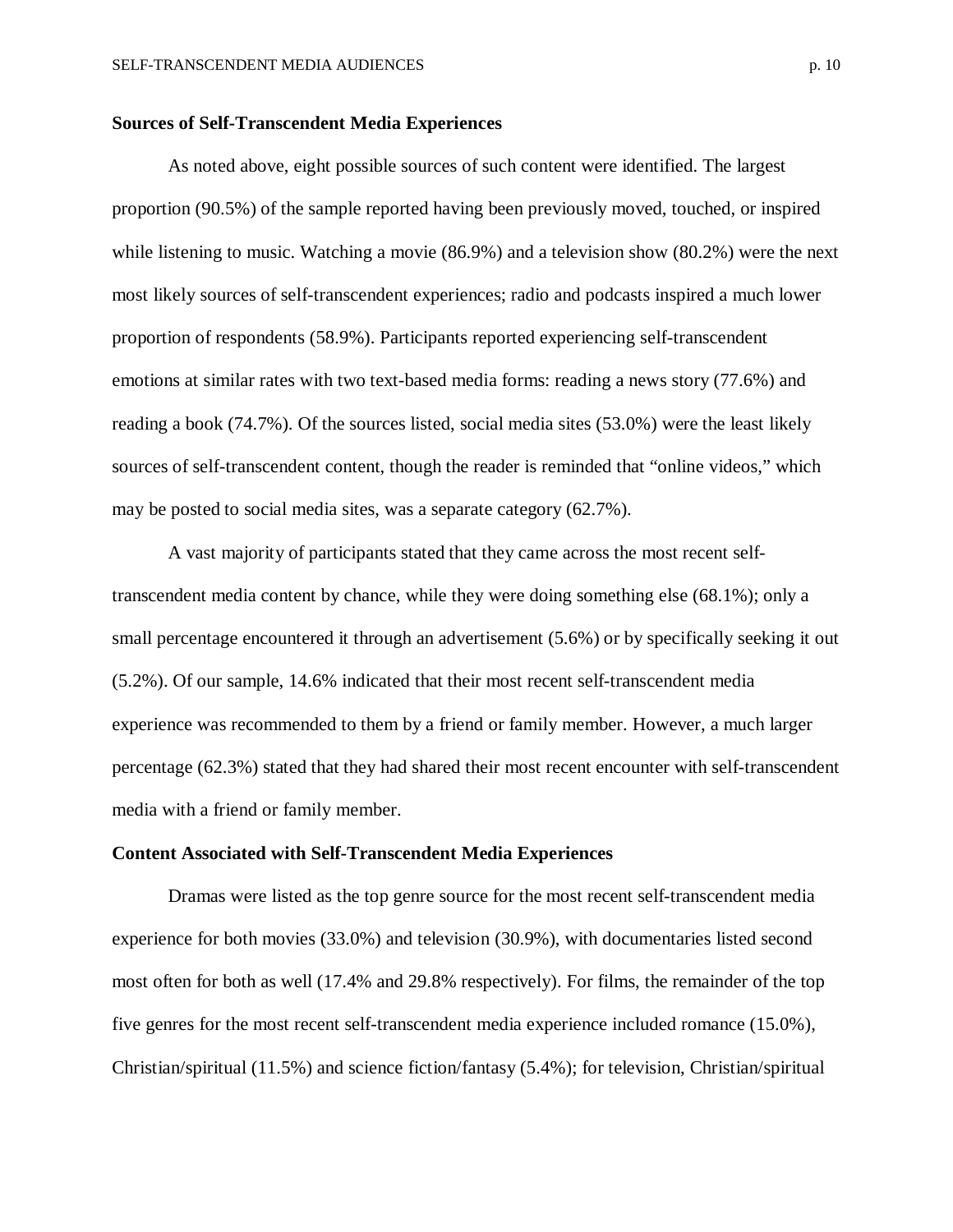programming (11.4%), reality TV (8.5%), and comedies (4.7%) rounded out the top five most recently viewed self-transcendent film genres.

Three out of four participants stated that they had experienced self-transcendence while reading a book, with the most recent encounter coming from nonfiction (20.6%), Christian/spiritual (20.0%), romance (13.4%), self-help (8.7%), and classic literature (6.4%) titles. Of the participants touched or moved while listening to the radio or a podcast, the largest proportion reported that the content featured news and current events (29.8%), followed by Christian/spiritual (23.7%), entertainment (13.3%), non-religious music (9.7%), and political talk show (7.2%) programming.

Open-ended descriptions of the self-transcendent content from three sources—news stories, online videos, and social media—were collected and categorized based on the predominant theme. Three researchers working together conducted a preliminary thematic analysis of the open-ended responses; the analysis yielded seven content themes: animal and children, family and other personal relationships, tragedies/human suffering, compassion/hope/perseverance, politics, religion/spiritual matters, and other. Next, two of the researchers worked independently to code each response into one of the seven categories. All differences in coding were resolved by the third researcher.

News stories about tragedies and human suffering were most frequently reported to be sources of self-transcendence (29.1%), followed by those dealing with compassion, hope, and perseverance (17.1%) and political matters (13.5%). Perhaps unsurprisingly, the two online sources offered quite a variety of idiosyncratic themes, with the Other category being the largest source of inspiration with online videos (24.3%) and the second highest for social media (18.1%). Nevertheless, for the video and social media themes that were classifiable, a pattern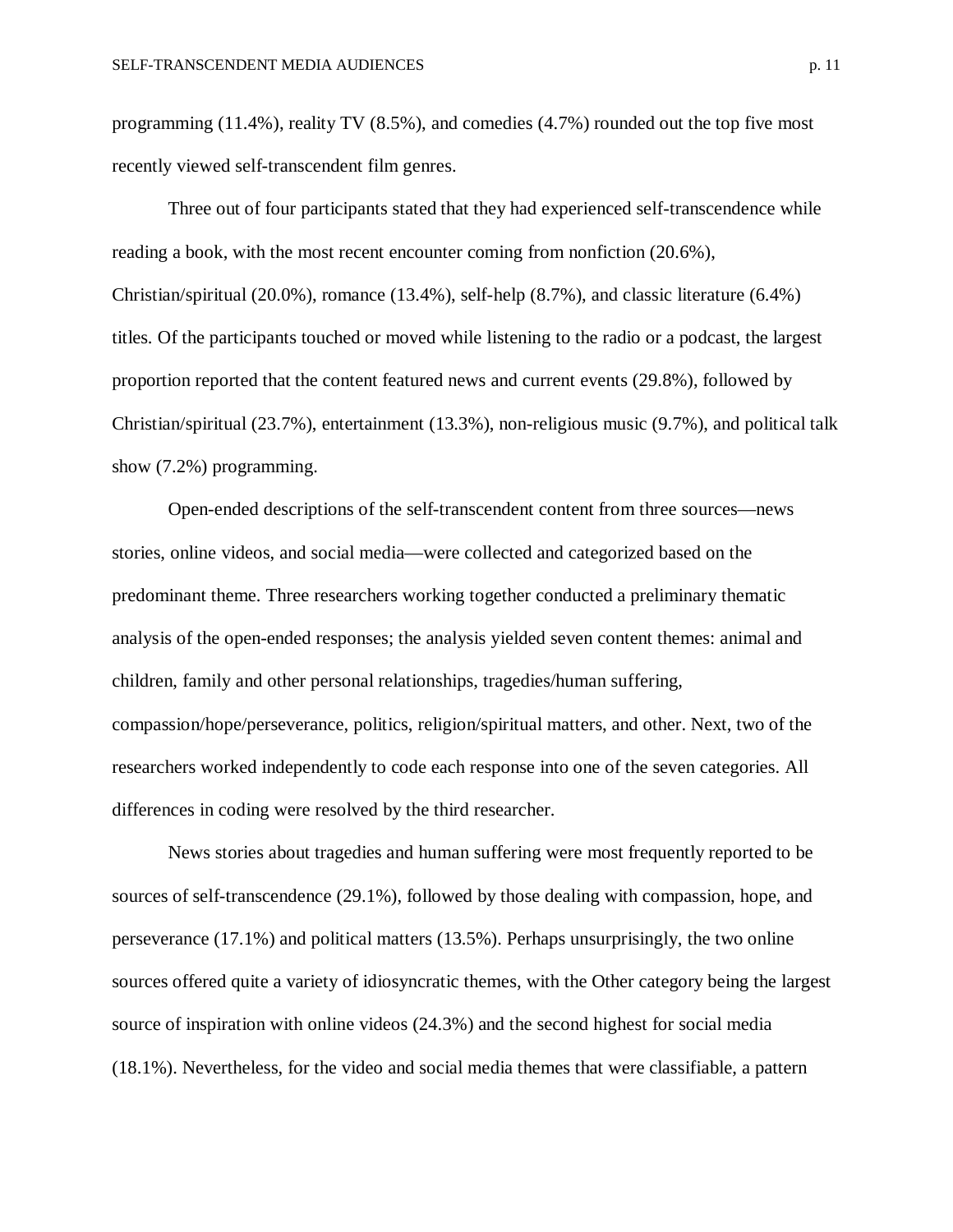similar to the news stories emerged. For social media, posts dealing with tragedies and human suffering (19.2%) and with compassion, hope, and perseverance (16.4%) were the most often cited, followed by posts about family and other personal relationships (11.9%). For the online video category, videos portraying compassion, hope, and perseverance were the most frequent source of self-transcendence (15.6%), followed by videos featuring animals and children (12.4%) and tragedies and human suffering (11.9%).

#### **Characteristics of the Self-Transcendent Media Audience**

To construct a profile of the audience for self-transcendent media content, data for six demographic variables described above were analyzed: gender, ethnicity, marital status, age, educational attainment, and life satisfaction. These were first examined in relation to each of the eight potential sources for self-transcendent content; then, participants were classified based on the global self-transcendent media experiences factor described above (i.e., sum of yes/no responses to each of the eight source items).

**Gender.** As Table 2 shows, male and female participants reported significantly different experiences with each media source, except for radio/podcasts. In each case, females reported experiencing self-transcendent emotions more often than males.

———Insert Table 2 here————

**Ethnicity**. With regard to ethnicity, Whites, Black, and Hispanics reported similar frequencies for self-transcendence from music, movies, books, and online videos, but differed when it came to television, news stories, radio/podcasts, and social media. A general pattern of differences appeared: Hispanic participants reported a greater likelihood of being moved, touched, or inspired through social media (with a nonsignificant, but similarly trending difference for online videos), but a lesser likelihood for news. African American respondents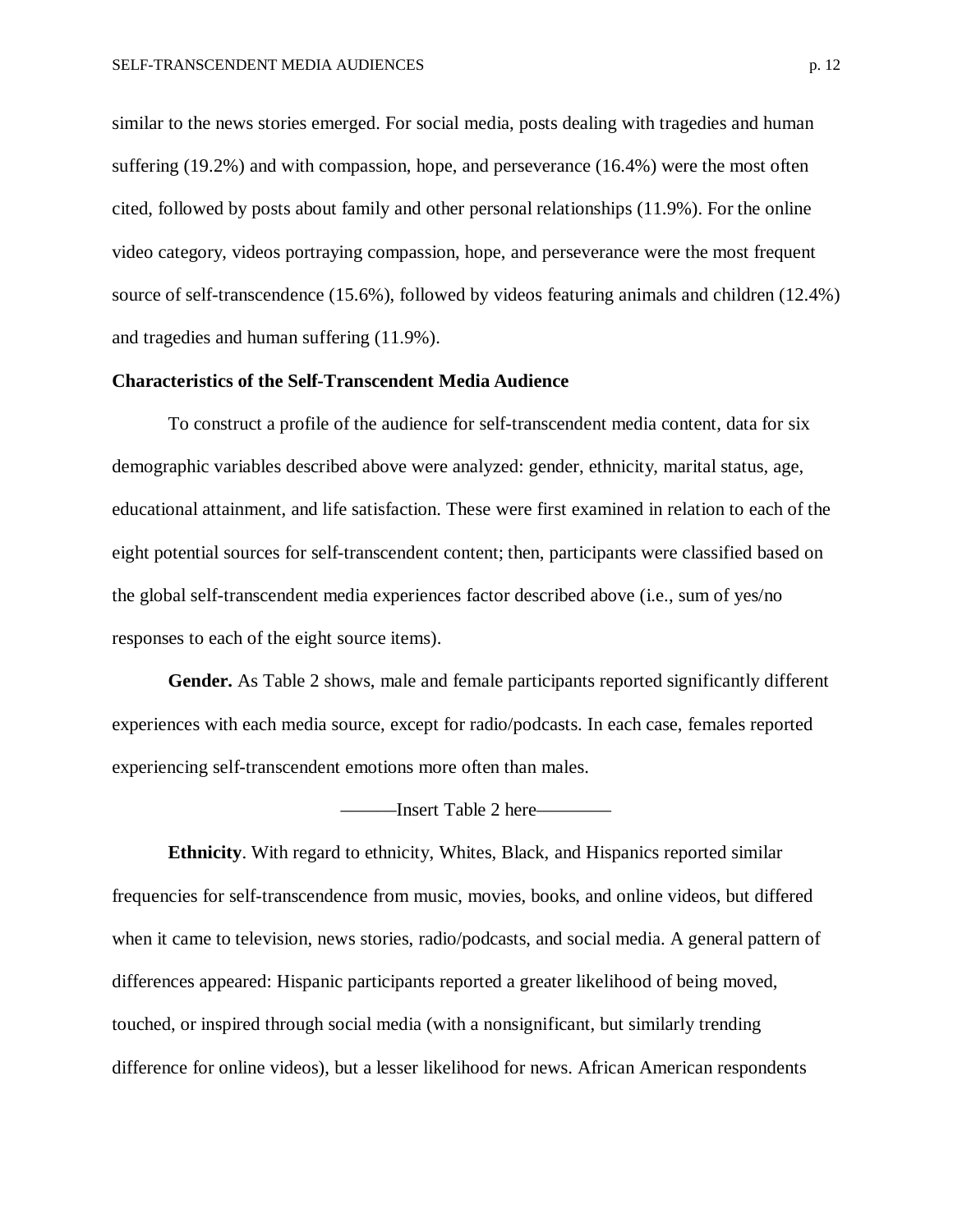reported being more likely to experience self-transcendent emotions through television and radio/podcasts.

**Marital status.** Single and married participants reported similar frequencies of having encountered self-transcendence through five of the eight media sources. Differences emerged for experiences with music, online videos, and social media, with single respondents reporting greater frequency of experiencing self-transcendent emotions with all three.

**Age.** Differences were found across the age spectrum for all media sources, except for reading books. Perhaps unsurprisingly, the frequency with which participants reported experiencing self-transcendence through online videos and social media decreased with age (see Table 3). The youngest demographic (ages 18-29) was also most likely to report selftranscendence from music but less likely to have encountered it with television, news stories, and (along with those 60 years and older) radio/podcasts. The oldest participants (i.e., 60+ years) were also the least likely to have experienced self-transcendent emotion with movies but the most likely to have done so with television.

**Educational attainment.** Generally speaking, a linear relationship was observed between educational attainment and frequency of experiencing self-transcendent emotions with news stories and books, with the likelihood increasing with higher levels of education. A similar pattern was found for movies and online videos; however, in both cases, those with a college degree or more (i.e., the highest level of education) were less likely (at least, descriptively speaking) to encounter self-transcendence through those sources than their counterparts who had some college education but no degree. Also, those without a high school diploma reported experiencing self-transcendent emotions through social media less frequently than all others.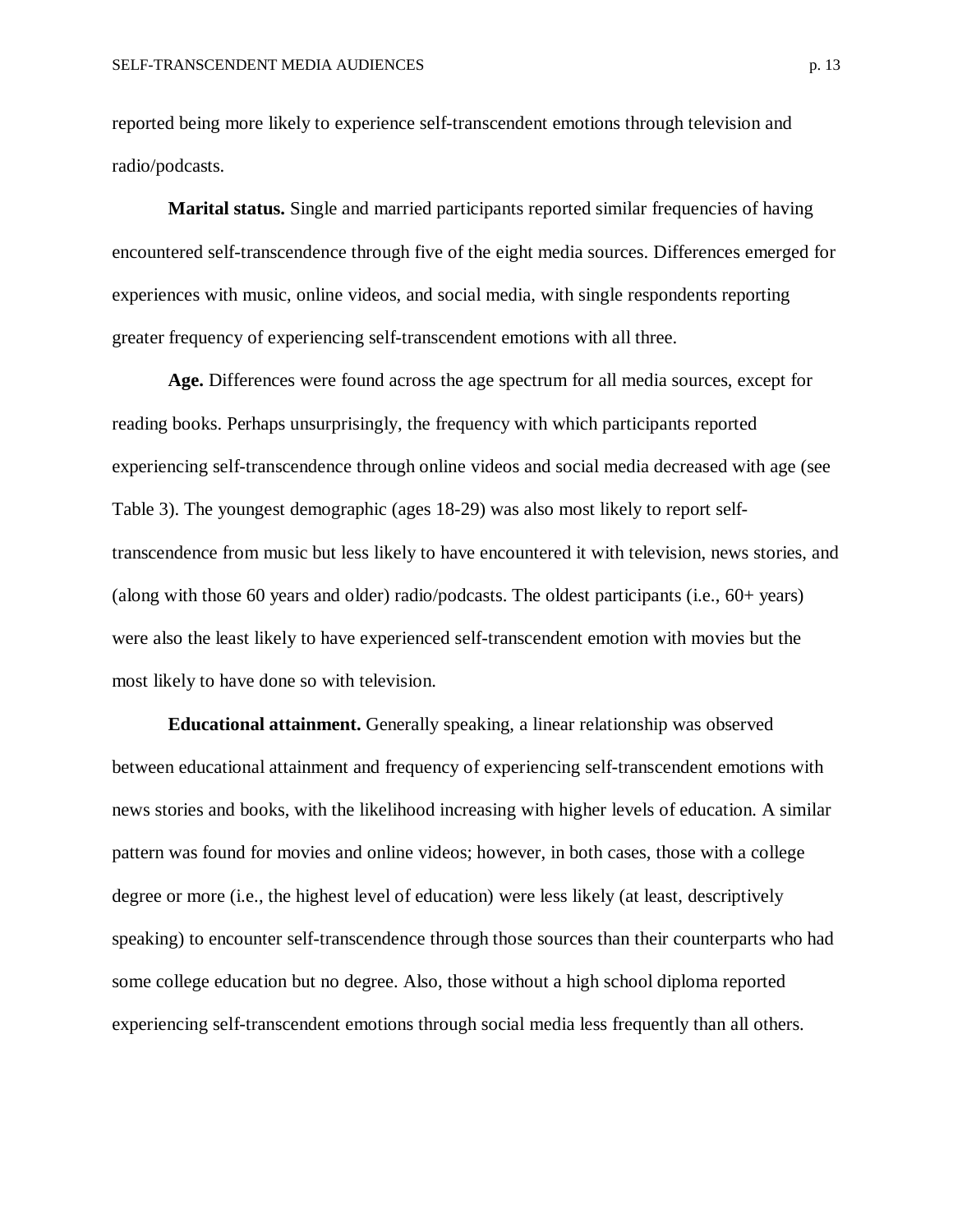**Life satisfaction.** Those scoring in the highest quartile on the 4-item satisfaction with life scale were more likely to experience self-transcendence through news and social media than those scoring in the bottom quartile. The opposite was the case for movies. Otherwise, no differences were observed among participants at different levels of self-reported life satisfaction.

———Insert Table 3 here————

**Varying levels of exposure.** In an attempt to identify broader patterns, we examined those who reported having been moved, touched or inspired by all eight (26.4% of the sample), by only a few (1-4 sources; 20.2% of the sample), and by none (2.7%) of the media sources. Tables 4 and 5 report those findings. As expected given the previous results, females were significantly more likely than males to have encountered self-transcendence through all media sources, with males more likely to report self-transcendence with a few or none. Significantly more African American respondents reported self-transcendence through all media sources than Whites or Hispanics; White participants were more likely to have been inspired by just a few sources. No differences were observed for marital status. Persons 60 years and older and those without a high school diploma were the least likely to experience self-transcendence through all media sources and the most likely to have only done so through only a few. No differences were observed for persons at different levels of life satisfaction.

———Insert Tables 4 and 5 here————

#### **Audience Characteristics Predicting Self-Transcendent Media Experiences**

Next, the relationships between the various audience characteristics, several personality traits (need for affect, empathic concern, perspective taking, and universality), and selftranscendent media consumption were investigated through a hierarchical regression procedure, with the various demographic variables entered and controlled for in a stepwise fashion. As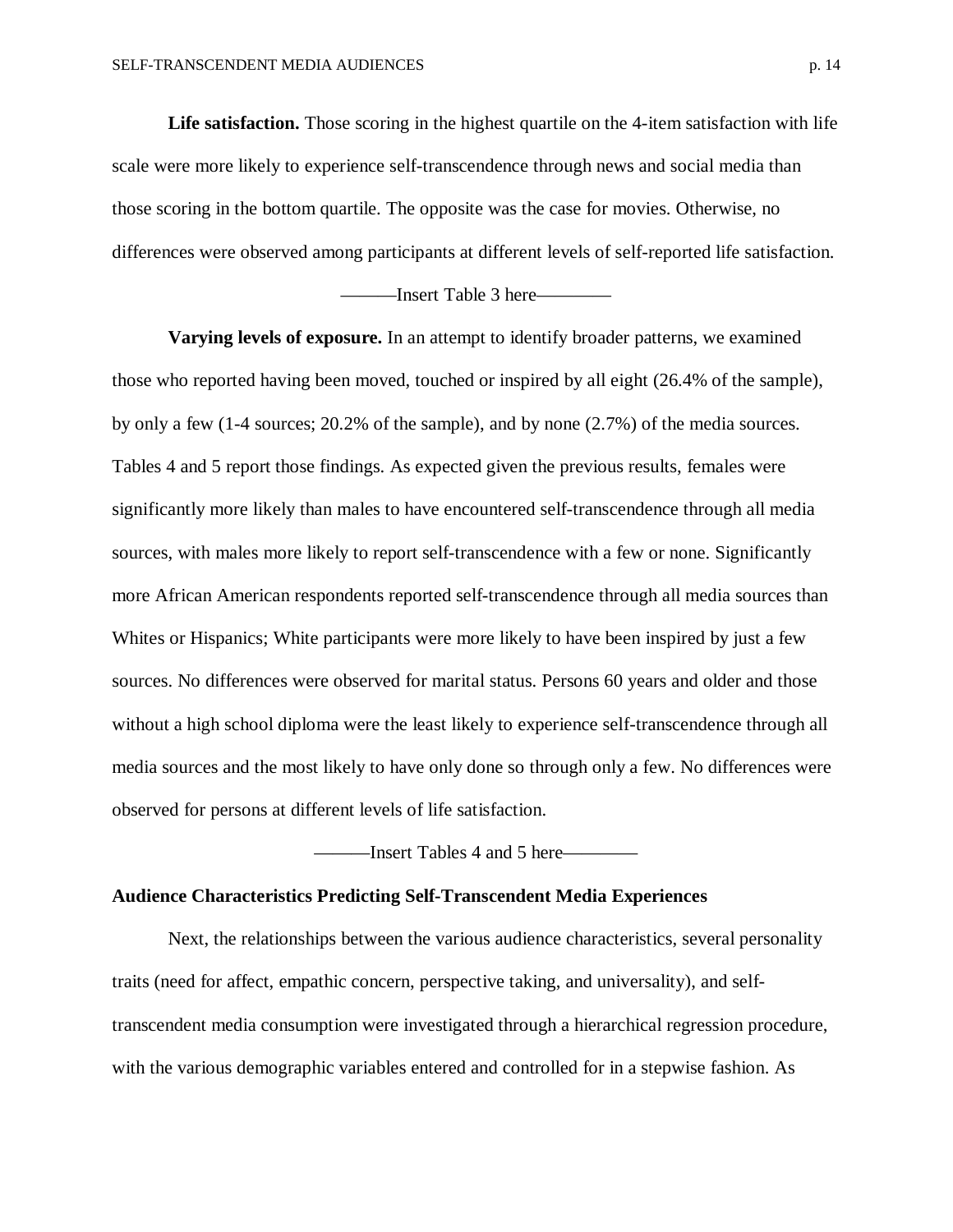Table 6 indicates, gender, age, and educational attainment were all significant predictors of overall self-transcendent media experiences. Above and beyond these predictors, the personality traits of universality, empathic concern, and need for affect also significantly predicted overall inspiring media experiences, explaining an additional 8.6% of the observed variance in those experiences.

———Insert Table 6 here————

#### **Predicting Prosocial Behaviors Among Self-Transcendent Media Audiences**

Finally, the relationship between self-transcendent media experiences and various prosocial and altruistic behaviors was explored through another hierarchical regression, with the demographic variables again entered as controls in a stepwise manner. In the final step, the personality traits and the global self-transcendent media factor were introduced. As Table 7 reports, need for affect, empathic concern, and universality all significantly predicted the prosocial and altruistic behaviors, as did self-transcendent media experiences. This final step explained more than two-thirds of the total variance explained by the model (7.7% of 11%).

———Insert Table 7 here————

#### **Discussion**

The purpose of this study was to offer a descriptive snapshot of the day-to-day audience for, reception of, and experiences with self-transcendent media content. To that end, a nationally representative survey of more than 3,000 U.S. adults was conducted. A better understanding of these audiences and practices is important and socially relevant because of the potential for selftranscendent content to trigger emotional experiences that promote the virtue of transcendence, which has been associated with an "others orientation," prosociality, and altruism. Four primary questions guided the investigation: (1) What are the media sources and contents identified as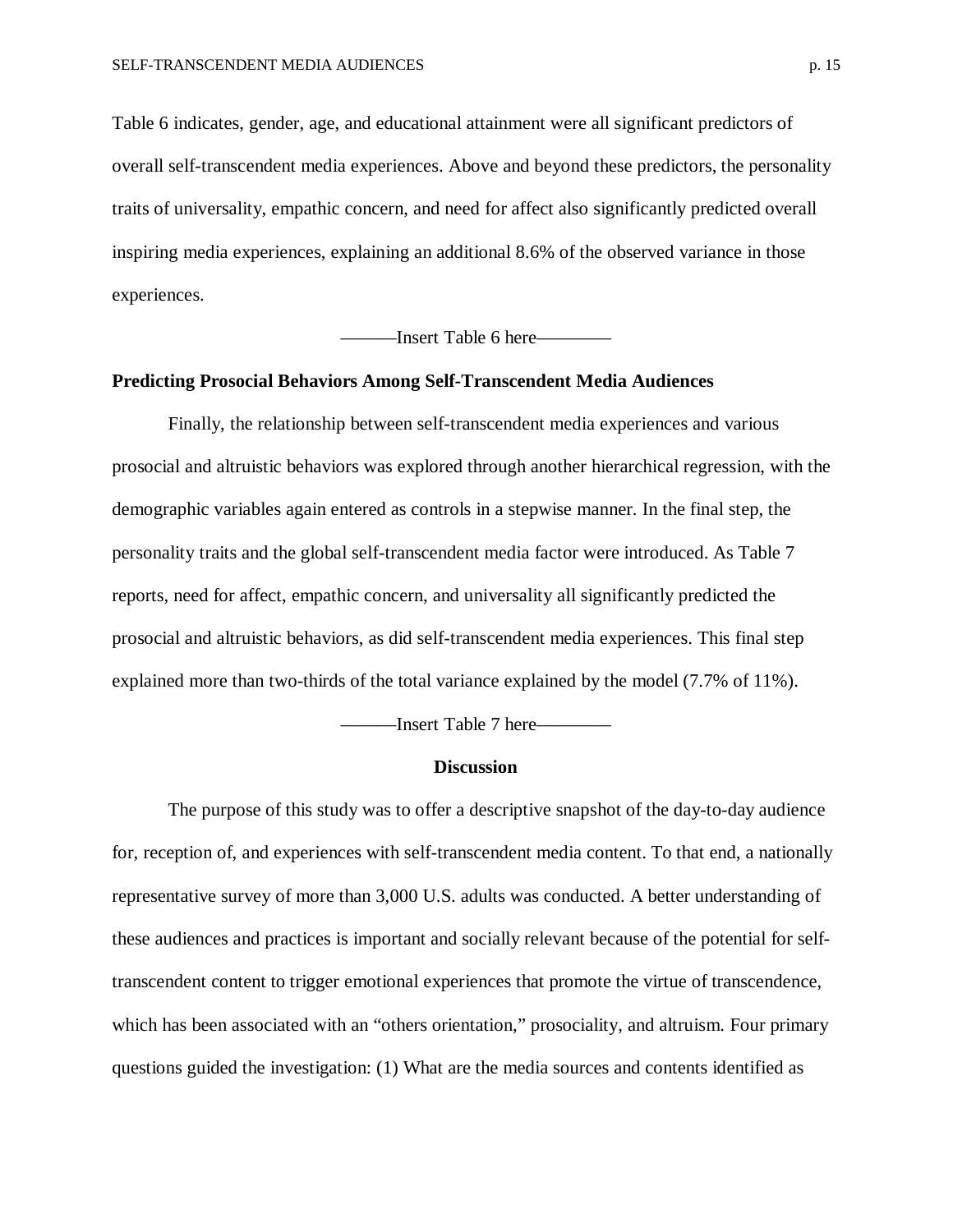"moving, touching, and inspiring" by audiences?, (2) Who makes up the current U.S. audience for self-transcendent media content?, (3) What personality traits and viewer characteristics are associated with self-transcendent media consumption?, and (4) What prosocial and altruistic behaviors are associated with self-transcendent media consumption?

One note is warranted before the results are discussed: Because this is a new area of mass communication research (with limited existing theoretical and empirical evidence), and given the correlational nature of a survey, attempts have been made to avoid an "over-interpretation" of the data. To that end, a few noteworthy findings are highlighted and discussed below. The aim of this section is to situate what is being learned about the audiences for and experiences with selftranscendent media in a broader disciplinary context, with potential avenues of new research identified.

With regard to sources of self-transcendent media messages, music and movies were reported to be the most common sources of self-transcendence across the sample. This is perhaps unsurprising since retailers, content providers, and other marketers routinely use the term "inspirational" to describe both music and movies, almost as if it was a genre unto itself. Online videos and social media sites were among the least common sources of self-transcendence. Given the seeming ubiquity of viral videos in the culture, this might be surprising to some; but in reality, this finding reflects the age representativeness of the sample. In fact, among the youngest participants (ages 18-29; i.e., "digital natives"), the online sources were indeed quite prominent suppliers of self-transcendence, with online videos ranking third overall for that demographic, ahead of books and television.

As "traditional" forms of media continue to converge with "newer/emerging" ones moreover, as all audiences more fully embrace the "anytime-anywhere" mobility of media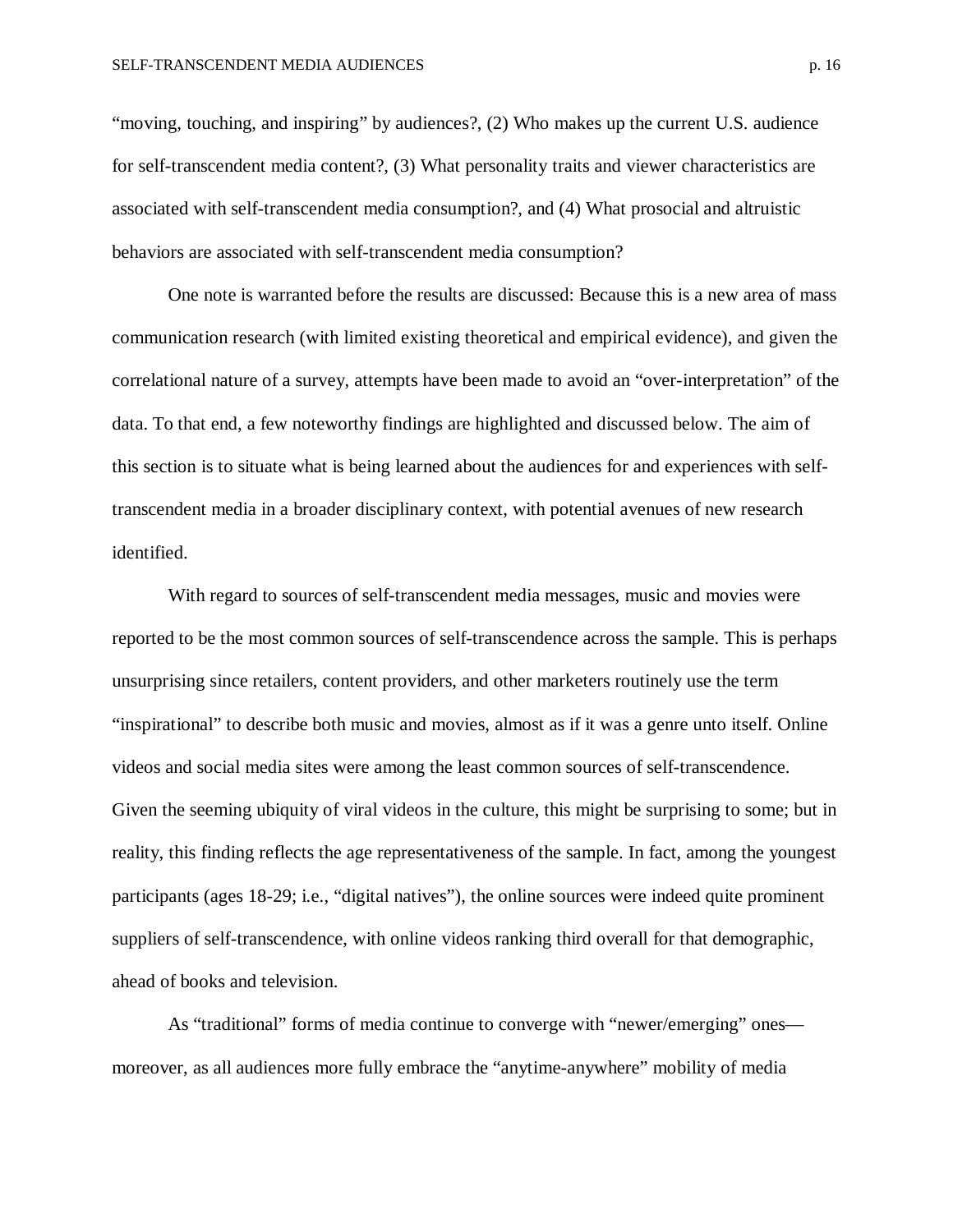content—it is likely that these channel distinctions will become increasingly insignificant. But, for now, these data point to differences in the forms and formats for self-transcendent messages being consumed, as well as the social and physical contexts in which audiences encounter them. It seems reasonable to expect that such differences may be reflected in the elicitation, experience, and (possible) effects of the resulting self-transcendent emotions. For instance, does the feeling of elevation triggered by a song lead to the same effects—both in terms of intensity and duration—as a film? If so, do different effects on well-being and altruistic motivation follow? Does the experience of self-transcendence "build" differently between fictional and nonfictional or narrative and non-narrative messages? Can a moving YouTube video viewed on a bus have the same psychological and social impact as one viewed at home? These few questions (and the countless others that could be posed) highlight the need for research into the naturally occurring, daily consumption of self-transcendent media content.

As one might have anticipated, the specific content reported to be responsible for selftranscendent emotional experiences tended to be "serious" in nature: dramatic and documentary films and television programs, nonfiction books, current events programming on radio, news stories and online videos depicting human suffering and tragedy. These findings mirror past studies linking eudaimonic motivations and meaning to specific types of content (e.g., Oliver  $\&$ Raney, 2011). What remains understudied are the specific portrayals contained in those contents that might lead to transcendence-related experiences, though one recent content-analytic approach examining 20 known elicitors of self-transcendent emotions found in "inspirational" YouTube videos shows much promise (Dale, Raney, Janicke, Sanders, & Oliver, 2017).

In terms of the audience for inspiring content, it is clear that females are significantly more likely to report experiencing self-transcendence through media than are men; this was the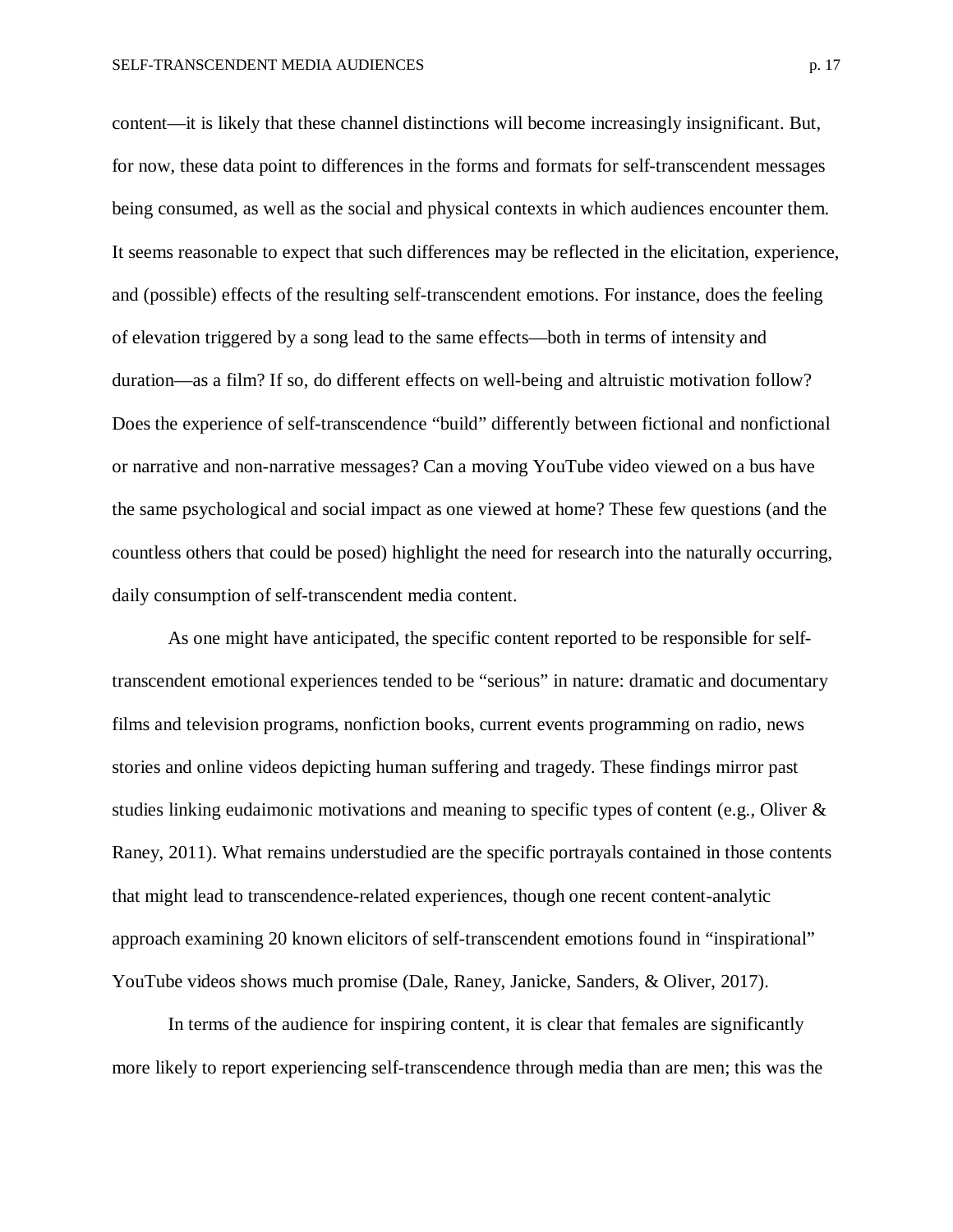case for every medium except radio. Unsurprisingly, women were also significantly more likely to report being touched or moved by all eight media sources, with men more likely to report inspiration from just a few or from no sources at all. These findings are in line with past research on gender differences in content-relevant factors like empathy (e.g., Eisenberg & Lennon, 1983), need for affect (e.g., Maio & Esses, 2001), and religiosity (Argyle & Beit-Hallahmi, 1975), as well as in response to different types of media entertainment (e.g., females preferring sad films more than males; see Oliver, 2000 for a summary). However, this is the first study to witness such a difference with inspiring media messages. Further studies are needed to examine the extent to which these differences in exposure may contribute to observed gender variance in related outcomes, such as reported spiritual well-being (Hammermeister, Flint, El-Alayli, Ridnour, & Peterson, 2005).

Less attention has been paid by scholars to differences in the appeal of various media by ethnicity (with a few studies on children's media being notable exceptions; e.g., O'Connor, Brooks-Gunn, & Graber, 2000). Our survey revealed (relatively) lower frequencies for inspiration from television shows and news stories among the Hispanic participants; this is in contrast to high levels of inspiration from social media among the same group. These findings may well reflect native language- and availability-based media preferences; further investigation of this phenomenon is warranted. Overall, African American respondents were the most likely to report finding inspiration from all eight media sources, with particularly high frequencies for television- and radio-based experiences. In contrast, White respondents tended to be inspired by only a few sources. It is possible that these findings reflect previously noted differences in the importance that African Americans and Whites place on spirituality in their daily lives (Johnson, Elbert-Avila, & Tulksy, 2005; Taylor, Chatters, & Jackson, 2007), perhaps manifest in a greater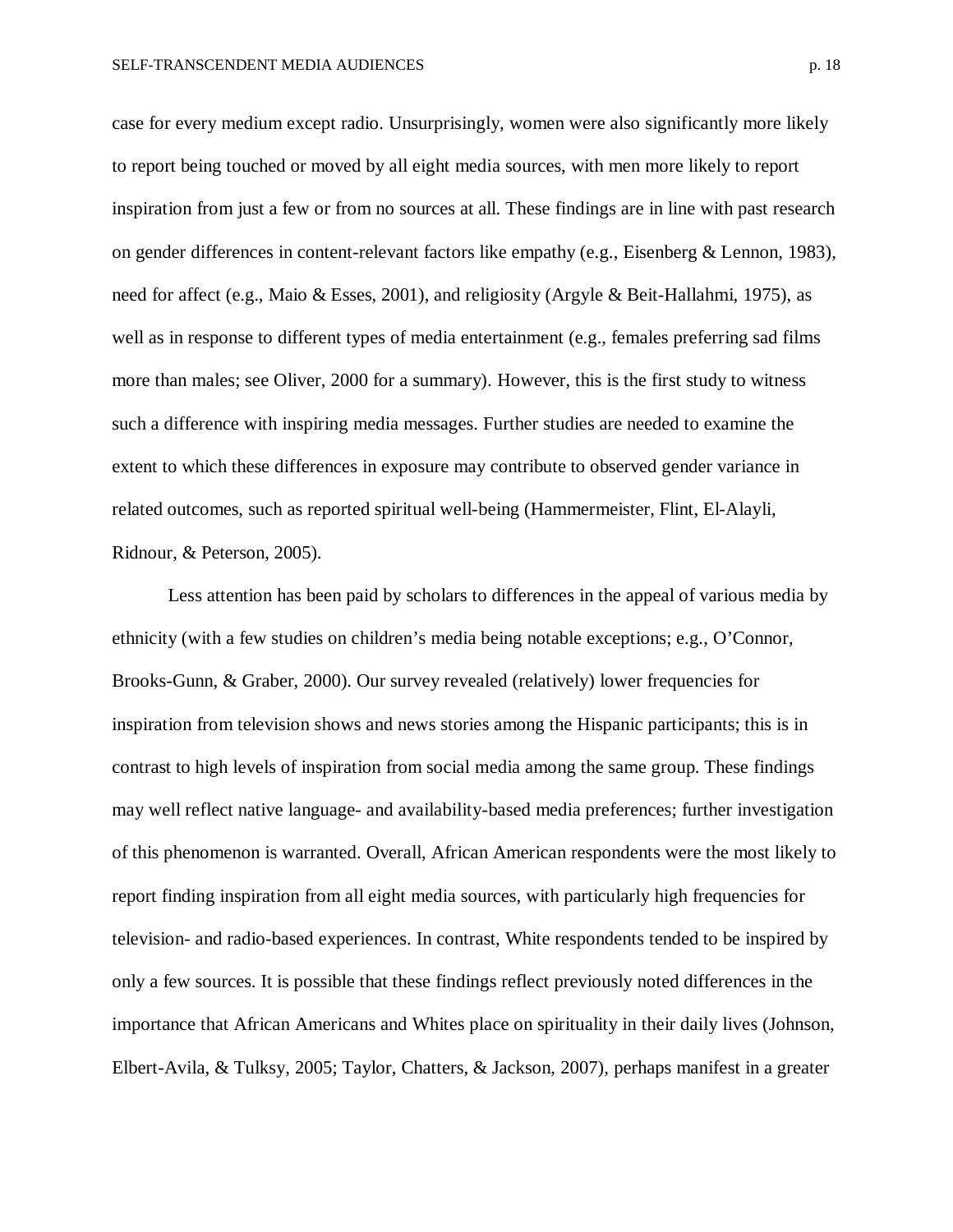openness to seeking out self-transcendent media experiences (see Oliver et al., in press, for a summary on the possible relationship between spirituality and self-transcendent media). This may prove to be an interesting area for future study.

Only a few studies have previously examined the appeal of meaningful media across the age spectrum, reporting that motivation to consume (e.g., Oliver & Raney, 2011) and meaningful experiences with (e.g., Hofer, Alemand, & Martin, 2014) eudaimonic content (broadly defined) generally increase with age. The current findings paint a much more complex picture, as great variance in exposure was observed among persons at different ages. As mentioned above, younger participants tended to report being moved more often by online sources (as well as music), especially compared to their 60-years-and-older counterparts. In fact, persons 18-29 were most likely to be inspired by all media sources, with the 60+ group being the most likely to be inspired by just a few sources. Interestingly, the two groups were similar with regard to radio: both reported much less inspiration than 30-59 year old participants. Three age-based linear relationships were found: inspiration from television increased with age, while inspiration from online videos and social media decreased with age. Only one medium proved to be equally inspirational to all ages: books. Thus, the relationship between age and self-transcendent media content seems to be quite source dependent and more complex than originally thought. However, it is not clear whether these differences are primarily explained by variance in adoption/usage patterns or by (possible) differences in the nature of inspiring content available across medium platforms, which may appeal to different age groups in distinct ways.

Few previous studies have examined the relationship between education level and meaningful media content (e.g., Bartsch, 2012), with no discernible pattern of results emerging. In the current study, text-based sources—news stories and books—were increasingly reported as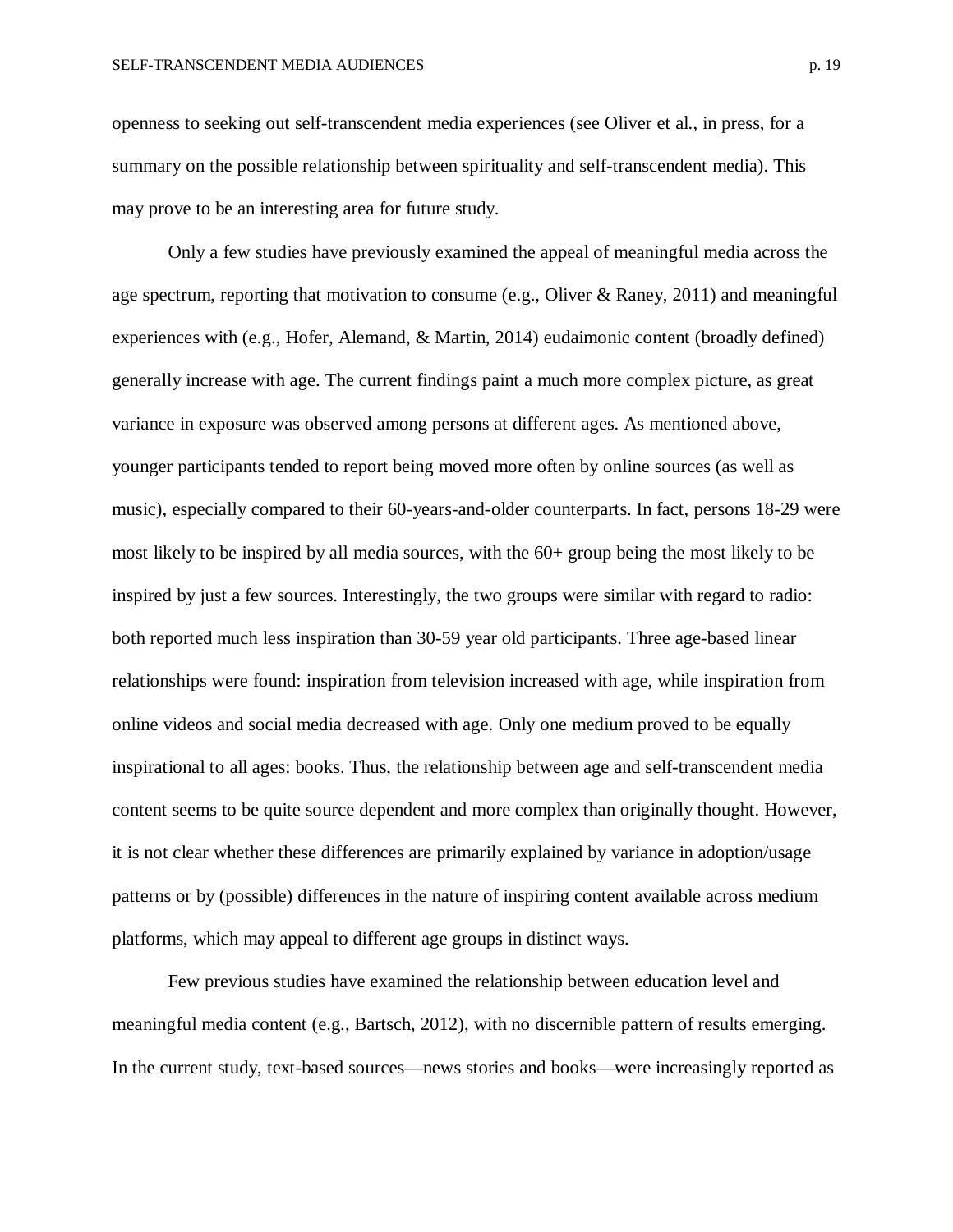inspirational as educational attainment rose, though, to be fair, the likelihood to read *any* news (e.g., Pew Research Center, 2016a) or books (e.g., Pew Research Center, 2016b) also generally increases with education. However, persons without a high school diploma reported the lowest levels for inspiration across most media, particularly with movies, online videos, and social media (which may reflect issues related to income-based access); similarly, this group was the least likely to be inspired by all forms of media and the most likely to be inspired by just a few. In the same general domain as this study, the relationship between education and general religiosity/spirituality has come under greater scrutiny in recent years (e.g., Pew Research Center, 2017; Schwadel, 2011); the current findings suggest that related scholarly attention may be deserved for the role of self-transcendent media in the religious/spiritual—as well as the daily, secular—lives of people at different levels of educational attainment.

Fewer differences were found based on marital status and life satisfaction. Single persons and those most satisfied with their lives generally reported being moved by more media than married people and those less satisfied, though the less-satisfied group reported more frequent inspiration from movies. It is possible that these finding reflect differences in the use of media to improve self-perceptions (e.g., Tajfel & Turner, 1979) or mood states (e.g., Zillmann, 1988); these phenomena warrant more attention in the future.

Beyond creating a profile of inspiring media sources and audiences, we also sought to explore personality traits that might predict related experiences. After controlling for the significant explanatory power of several demographic characteristics, it was found that trait need for affect, empathic concern, and universality all significantly predicted the number of outlets from which a person had received inspiration. This is not unexpected. As alluded to above, previous research (Oliver & Raney, 2011) has found that at least need for affect is also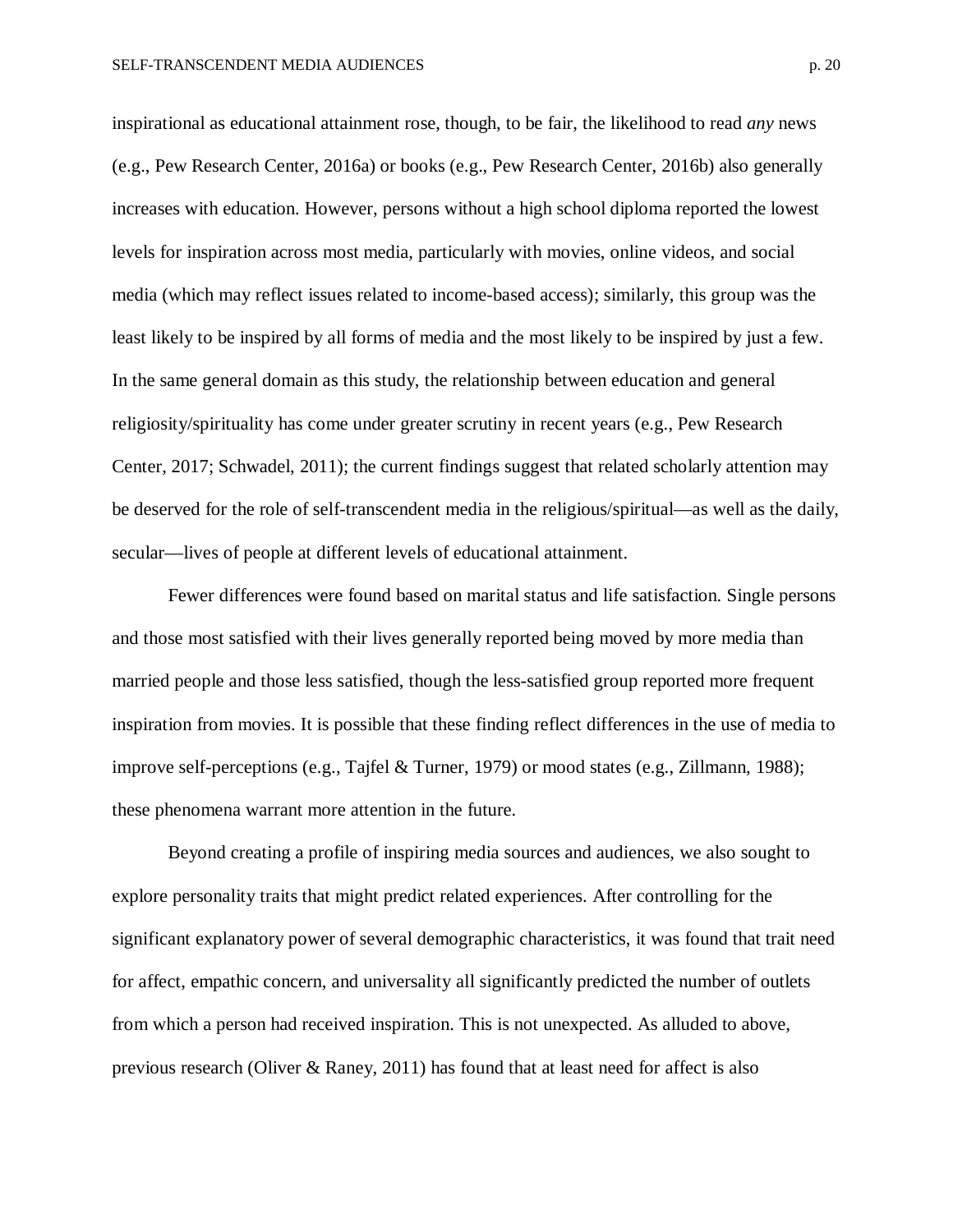associated with meaningful (or eudaimonically motivated) media experiences. What remains to be seen is how distinct self-transcendent media experiences—as conceptualized herein with specific regard to transcendence-related emotions and prosocial outcomes (see also, Oliver et al., in press)—may be from those (perhaps more general) meaningful ones. More research is needed to make that determination. One point of possible distinction may be found along the lines of those prosocial outcomes and accompanying others-oriented perspectives. As Table 6 indicates, universality was the strongest of the three predictors of inspiring media experiences. The two items constituting that variable—"On a higher level, all of us share a common bond," and "On some level, my life is intimately tied to all humankind"—reflect well that outward/others orientation and the associated transcendence-related emotional experiences described earlier. Again, more work is needed to better understand these (possible) differences across media experiences.

Furthermore, while it was encouraging to find that those three traits predicted inspiring media experiences, the reality is that the full model only explained 15% of the total variance in the construct. One explanation for this is that those media experiences are indeed very diverse. While a nationally representative sample is quite helpful in painting a broad-brushstroke picture of this phenomenon, in truth, additional, more fine-grained studies of particular media content and experiences are necessary to gain a fuller perspective on how personality traits influence selection of and responses to inspiring media content. Subsequent research should further examine these, as well as other related, personality traits.

Finally, the extent to which inspirational media experiences predicted self-reported acts of prosociality and altruism was also examined. According to the broaden-and-build theory (Fredrickson, 2001; 2009), all emotions prepare humans to act. Negative emotions, such as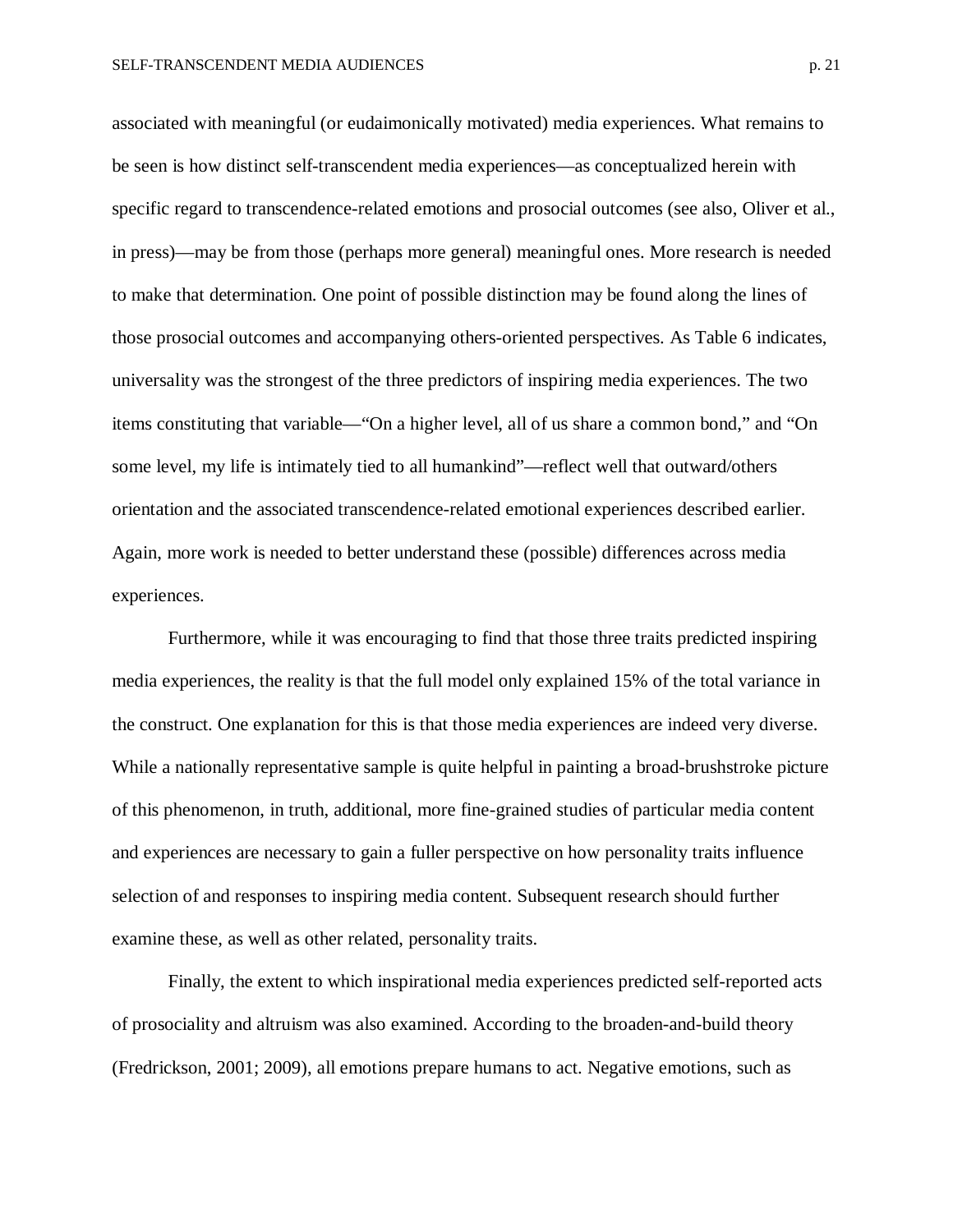anxiety or anger, narrow thought-action repertoires for quick actions that promote survival. Positive emotions—especially those associated with transcendence and inspirational media experiences—broaden thought-action repertoires (Fredrickson, 1998, 2001; Fredrickson & Branigan, 2005), building personal resources and leading to the exploration of and engagement with one's environment. That is, self-transcendent emotions draw individuals out of themselves, their perspectives are broadened, and their attention turns to others. Thus, one would expect that greater exposure to self-transcendent media would be associated with greater prosocial and altruistic behaviors. This is precisely what the survey revealed. After controlling for the influence of numerous demographic characteristics, it was found that more varied inspirational media encounters significantly predicted prosocial and altruistic behaviors (as did need for affect, empathic concern, and universality). These findings are also encouraging. Of course, the observed relationships are correlational (i.e., not causal) in nature; and it is acknowledged that the aforementioned universality trait was the strongest predictor of the prosocial behaviors (see Table 7). However, the inspiring media experiences variable was the next strongest predictor. One might (cautiously) interpret these results as an initial, large-scale validation of the broadenand-build theory in action in daily social life. Additional studies are encouraged.

In closing, these are still the early days in our understanding of how media can be used to promote psychological and personal well-being and flourishing. This first attempt to profile the self-transcendent media landscape and its audiences can further illuminate the ways that people are actually utilizing media for life- and others-affirming purposes on a daily basis. It is clear that those uses are varied across the U.S. population and across the media spectrum; similar studies in other cultural contexts are encouraged. Teasing out that variance over the next several years will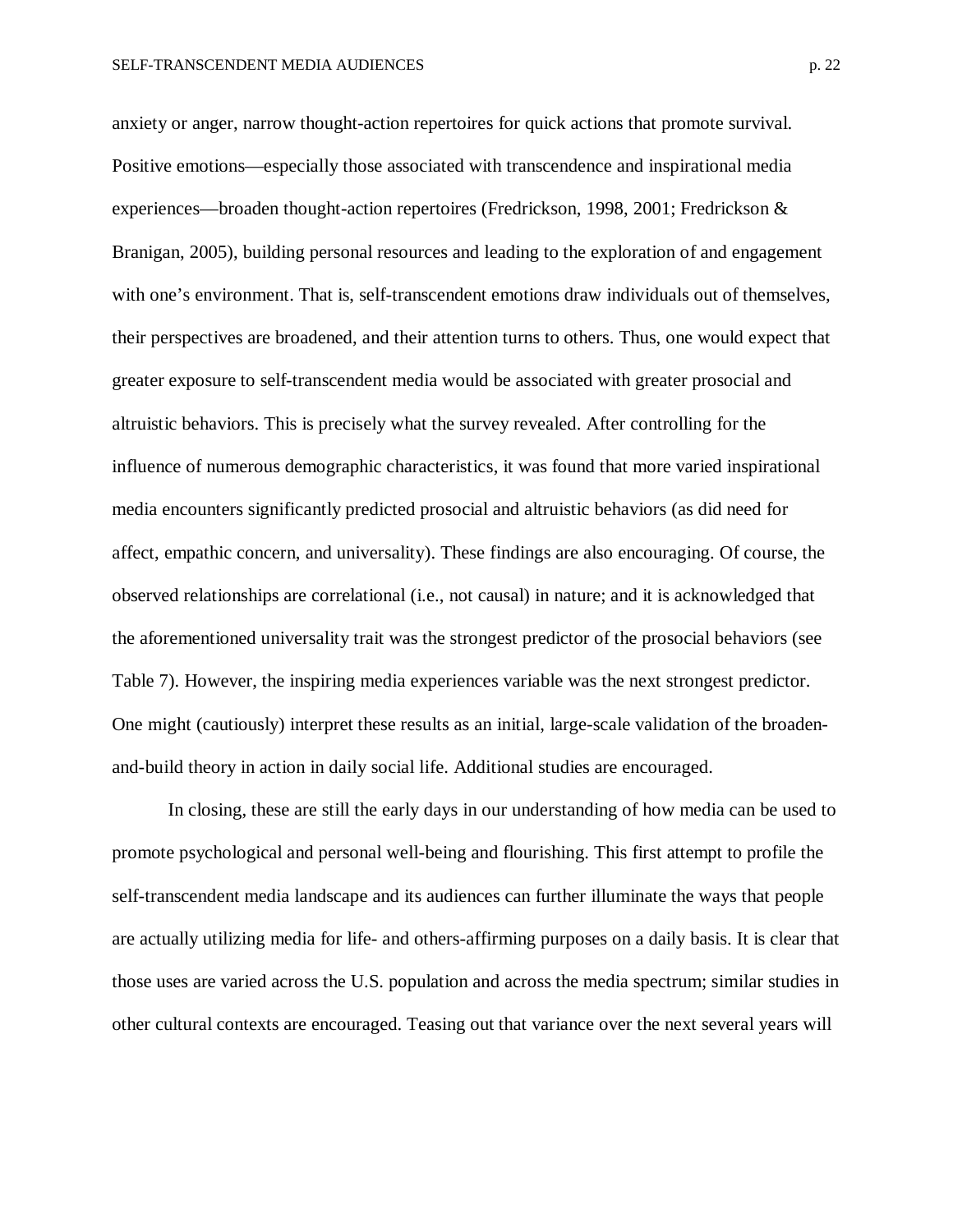not only help to better understand the media and its audiences, but how both can be positive forces for change in the world.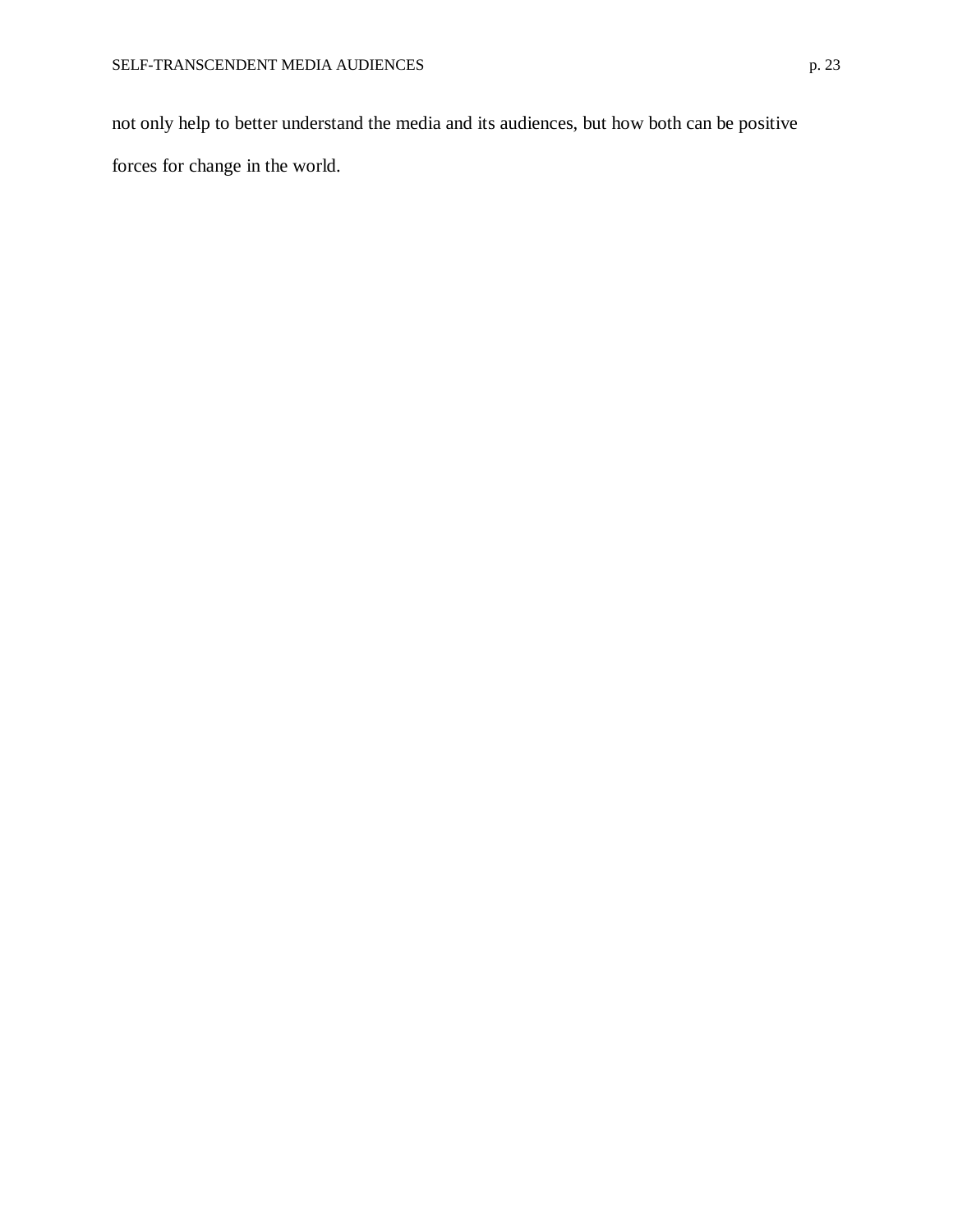#### **References**

- Algoe, S. B., & Haidt, J. (2009). Witnessing excellence in action: The "other-praising" emotions of elevation, gratitude, and admiration. *Journal of Positive Psychology*, *4*, 105-27. doi:10.1080/17439760802650519
- Appel, M., Gnambs, T., & Maio, G. (2012). A short measure of the need for affect. *Journal of Personality Assessment, 94*, 418-426. doi:10.1080/00223891.2012.666921
- Argyle, M., & Beit-Hallahmi, B. (1975). *The social psychology of religion*. Boston: Routledge & Kegan Paul.
- Bartsch, A. (2012). Emotional gratification in entertainment experience: Why viewers of movies and television series find it rewarding to experience emotions. *Media Psychology, 15*, 267-302. doi:10.1080/15213269.2012.693811
- Cacioppo, J. T., Petty, R. E., & Kao, C. F. (1984). The efficient assessment of need for cognition. *Journal of Personality Assessment*, *48*, 306–307. doi: 10.1207/s15327752jpa4803\_13
- Dale, K. R., Raney, A. A., Janicke, S. H., Sanders, M. S., & Oliver, M. B. (2017). YouTube for good: A content analysis and examination of elicitors of self-transcendent media. *Journal of Communication*. Advance online publication. doi:10.1111/jcom.12333
- Davis, M. H. (1980). A multidimensional approach to individual differences in empathy. *JSAS Catalog of Selected Documents in Psychology, 10*, 85.
- Eisenberg, N., & Lennon, R. (1983). Sex differences in empathy and related capacities. *Psychological Bulletin, 94*, 100-131. doi:10.1037/0033-2909.94.1.100
- Fredrickson, B. L. (1998). What good are positive emotions? *Review of General Psychology, 2,* 300-319. doi:10.1037/1089-2680.2.3.300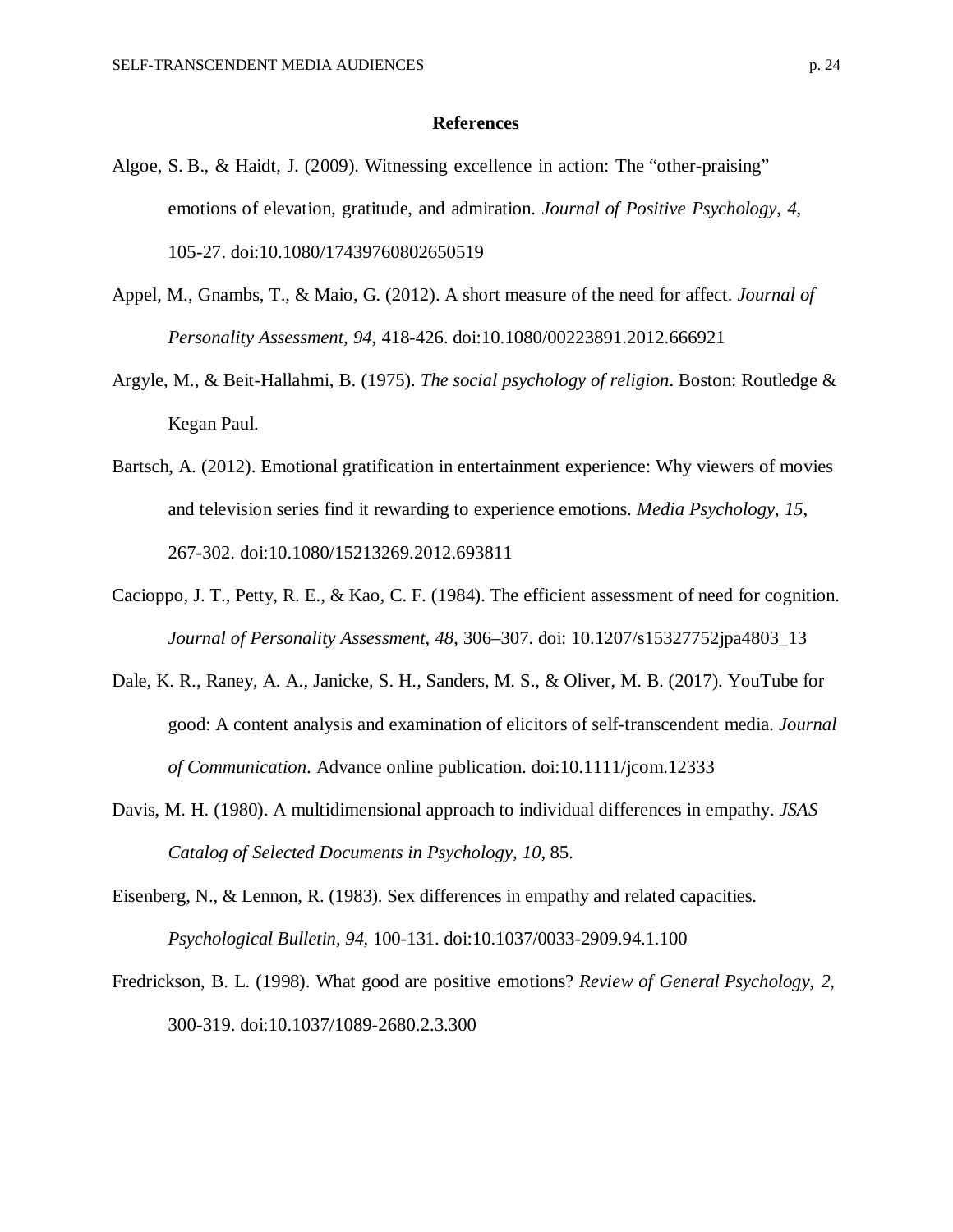- Fredrickson, B. L. (2001). The role of positive emotions in positive psychology: The broadenand-build theory of positive emotions. *American Psychologist, 56,* 218-226. doi: 10.4135/9781412956253.n75
- Fredrickson, B. L. (2009). *Positivity.* New York: Three Rivers Press.
- Fredrickson, B. L., & Branigan, C. (2005). Positive emotions broaden the scope of attention and thought-action repertoires. *Cognition & Emotion, 19,* 313-332. doi:10.1080/02699930441000238
- Haidt, J. (2003). The moral emotions. In R. J. Davidson, K. R. Scherer, & H. H. Goldsmith (Eds.), *Handbook of affective sciences* (pp. 852-870). Oxford: Oxford University Press.
- Haidt, J., & Morris, J. P. (2009). Finding the self in self-transcendent emotions. *Proceedings of the National Academy of Sciences, 106,* 7687-7688*.* doi:10.1073/pnas.0903076106
- Hammermeister, J., Flint, M., El-Alayli, A., Ridnour, H., & Peterson, M. (2005). Gender differences in spiritual well-being: Are females more spiritually-well than males?. *American Journal of Health Studies, 20*(1/2), 80-84.
- Hofer, M., Alemand, M., & Martin, M. (2014). Age differences in nonhedonic entertainment experiences. *Journal of Communication, 64*, 61-81. http://dx.doi.org/10.1111/jcom.12074
- Johnson, K. S., Elbert-Avila, K. I., & Tulsky, J. A. (2005). The influence of spiritual beliefs and practices on the treatment preferences of African Americans: A review of the literature. *Journal of the American Geriatrics Society, 53*, 711-719.
- Lai, C. K., Haidt, J., & Nosek, B., A. (2014). Moral elevation reduces prejudice against gay men. *Cognition & Emotion, 5,* 781-794. doi:10.1080/02699931.2013.861342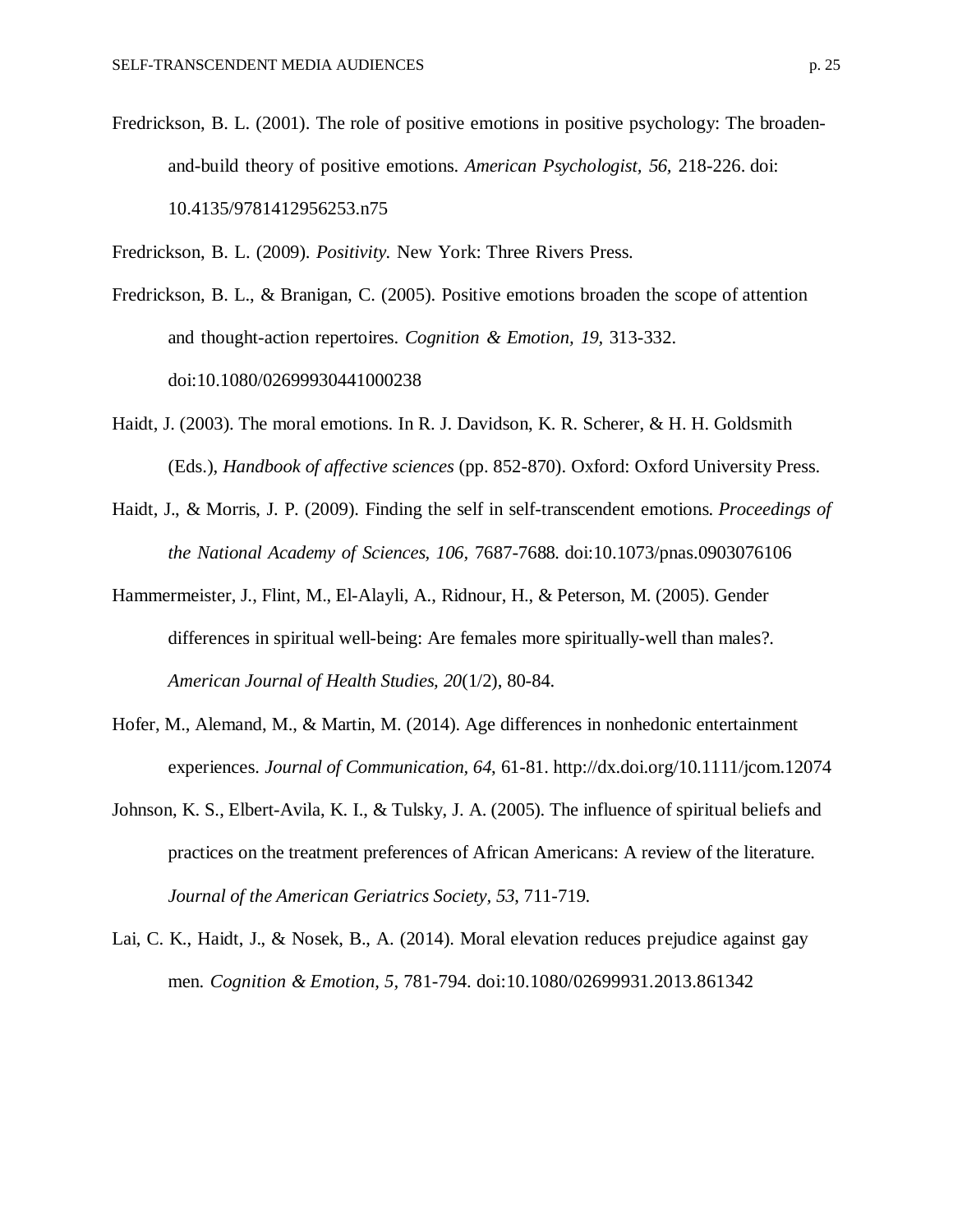- Maio, G. R., & Esses, V. M. (2001). The need for affect: Individual differences in the motivation to approach or avoid emotions. *Journal of Personality, 69*, 583-614. doi:10.1111/1467- 6494.694156
- O'Connor, L. A., Brooks-Gunn, J., & Graber, J. (2000). Black and White girls' racial preferences in media and peer choices and the role of socialization for Black girls. *Journal of Family Psychology, 14*, 510-521. doi:10.1037/0893-3200.14.3.510
- Oliver, M. B. (2000). The respondent gender gap. In D. Zillmann & P. Vorderer (Eds.), *Media entertainment: The psychology of its appeal* (pp. 215-234). New York: Routledge.
- Oliver, M. B., Raney, A. A., Slater, M. D., Appel, M., Hartmann, T., Bartsch, A., Schneider, F. M., Janicke, S. H., Krämer, N., Mares, M-L., Vorderer, P., Rieger, D., Dale, K. R., & Das, E. (in press). Self-transcendent media experiences: Taking meaningful media to a higher level. *Journal of Communication.*
- Oliver, M. B., & Bartsch, A. (2011). Appreciation of entertainment: The importance of meaningfulness via virtue and wisdom. *Journal of Media Psychology, 23*, 29-33. doi:10.1027/1864-1105/a000029
- Oliver, M. B., Hartmann, T., & Woolley, J.K. (2012). Elevation in response to entertainment portrayals of moral virtue. *Human Communication Research, 38*, 360-378.
- Oliver, M.B., & Raney, A. A. (2011). Entertainment as pleasurable and meaningful: Identifying hedonic and eudaimonic motivations for entertainment consumption. *Journal of Communication*, *61*, 984-1004.
- Peterson, C., & Seligman, M. E. P. (2004). *Character strengths and virtues: A handbook and classification*. New York: Oxford University Press and Washington, DC: American Psychological Association.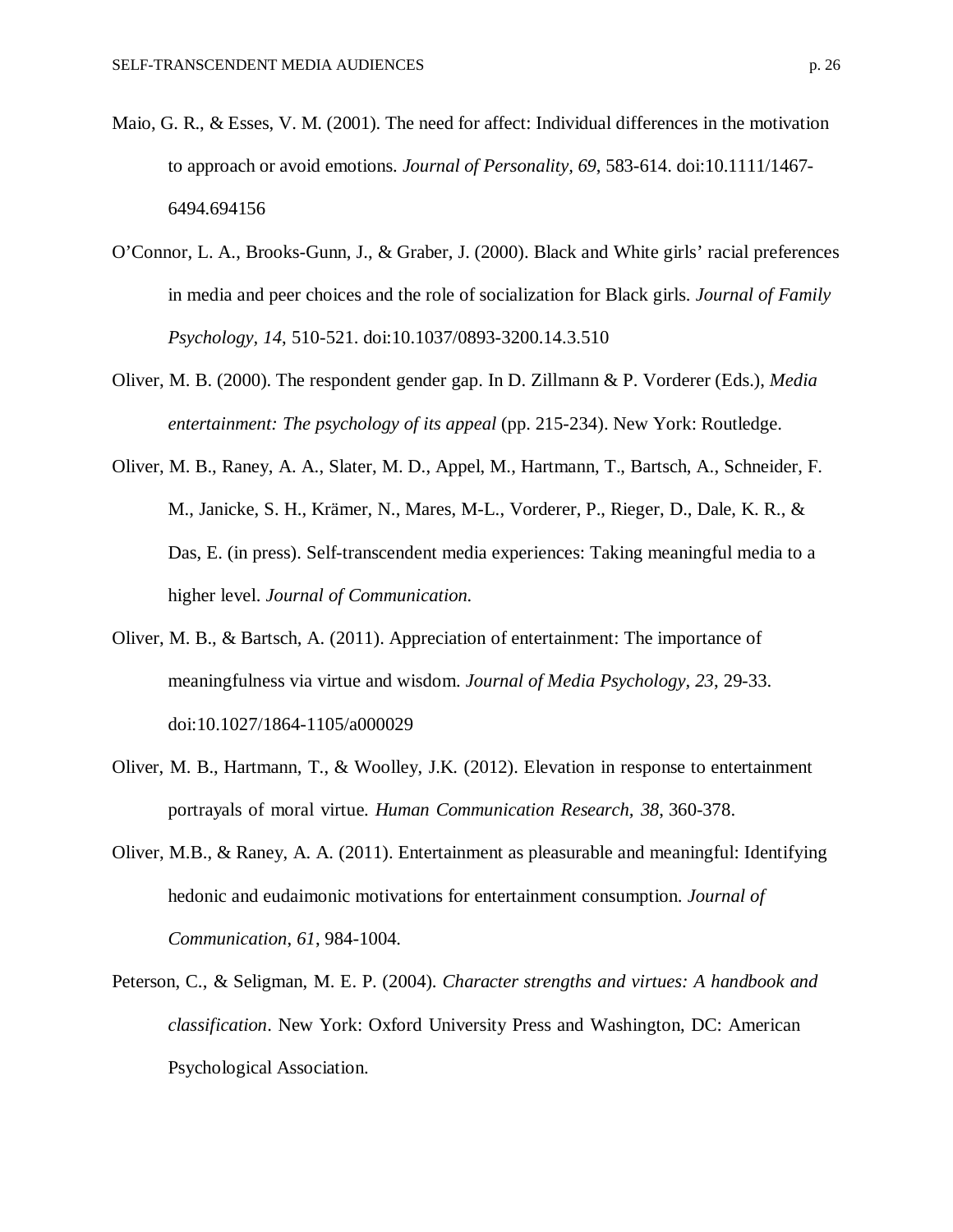- Pew Research Center (2016a, June 15). *State of the news media 2016*. Retrieved from http://www.journalism.org/media-indicators/newspapers-daily-readership-by-educationlevel/
- Pew Research Center (2016b, September 1). *Book reading 2016*. Retrieved from http://www.pewinternet.org/2016/09/01/book-reading-2016/
- Pew Research Center (2017, April 26). *In America, does more education equal less religion?*. Retrieved from http://www.pewforum.org/2017/04/26/in-america-does-more-educationequal-less-religion/
- Piedmont, R. L. (1999). Does spirituality represent the sixth factor of personality? Spiritual transcendence and the five-factor model. *Journal of Personality, 67*, 985-1013. doi: 10.1111/1467-6494.00080
- Prestin, A. (2013). The pursuit of hopefulness: Operationalizing hope in entertainment media narratives. *Media Psychology, 16*, 318-346. doi:10.1080/15213269.2013.773494
- Rieger, D., Frischlich, L., Högden, F., Kauf, R., Schramm, K., & Tappe, E. (2015). Appreciation in the face of death: Meaningful films buffer against death‐related anxiety. *Journal of Communication, 65*, 351-372. doi:10.1111/jcom.12152
- Rushton, J. P., Chrisjohn, R.D., & Fekken, G. C. (1981). The altruistic personality and the selfreport altruism scale. *Personality and Individual Differences, 1*, 292-302. doi: 10.1016/0191-8869(81)90084-2
- Schnall, S., Roper, J., & Fessler, D. M. T. (2010). Elevation leads to altruistic behavior. *Psychological Science*, 21, 315-320. doi:10.1177/0956797609359882
- Schwadel, P. (2011). The effects of education on Americans' religious practices, beliefs, and affiliations. *Review of Religious Research, 53*, 161-182.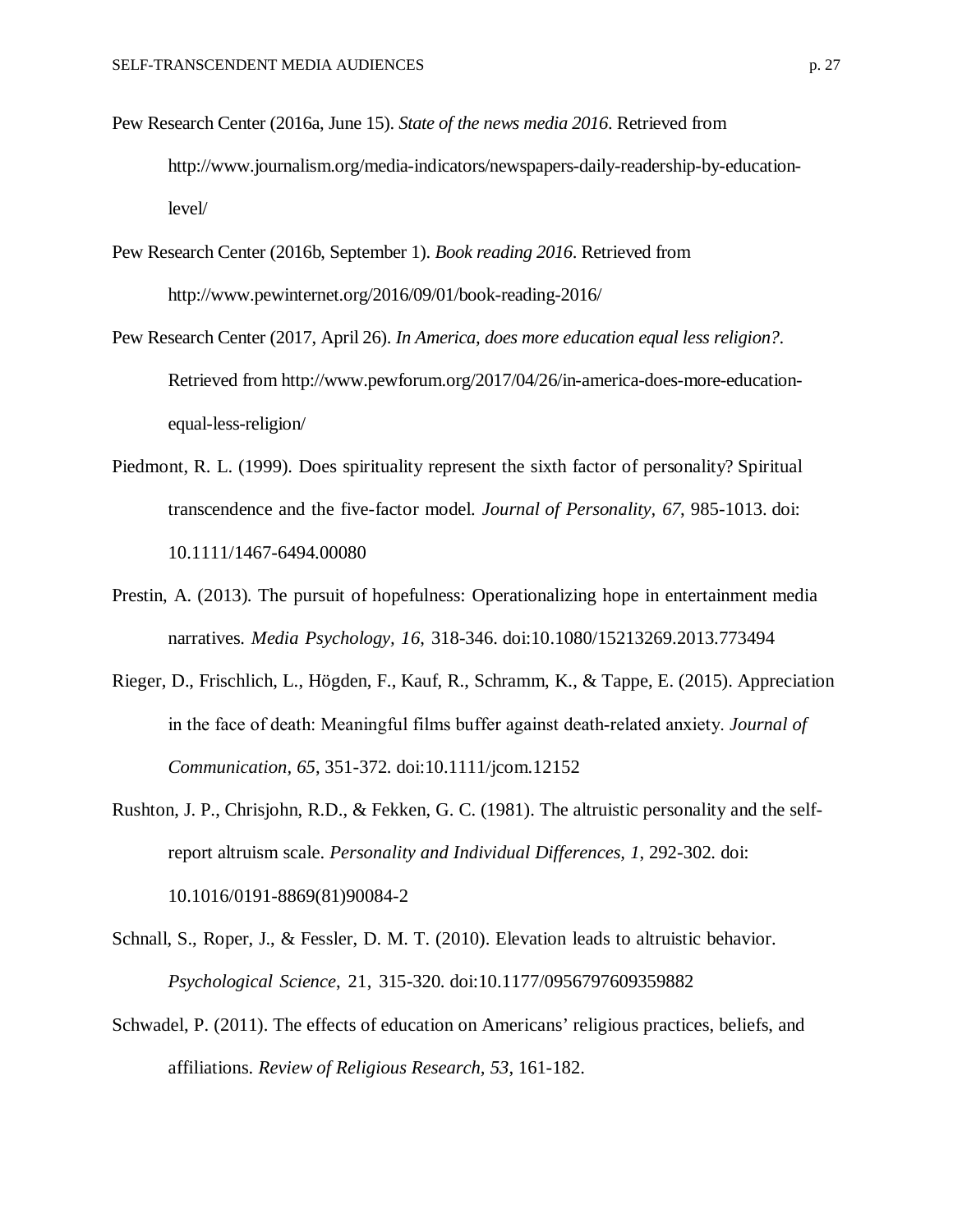- Tajfel, H., & Turner, J. (9179). An integrative theory of inter-group conflict. In J. A. Williams & S. Worchel (Eds.), *The social psychology of inter-group relations* (pp. 33-47). Belmont, CA: Wadsworth.
- Taylor, R. J., Chatters, L. M., & Jackson, J. S. (2007). Religious and spiritual involvement among older African Americans, Caribbean Blacks, and non-Hispanic Whites: Findings from the National Survey of American Life. *The Journals of Gerontology Series B: Psychological Sciences and Social Sciences, 62*, S238-S250.
- Tsay-Vogel, M. & Krakowiak, K.M. (2016) Inspirational reality TV: The prosocial effects of lifestyle transforming reality programs on elevation and altruism. *Journal of Broadcasting & Electronic Media, 60*, 567-586, doi: 10.1080/08838151.2016.1234474
- Van Cappellen, P., Saroglou, V., Iweins, C., Piovesana, M., & Fredrickson, B., L. (2013). Selftranscendent positive emotions increase spirituality through basic world assumptions. *Cognition and Emotion, 27*, 1378-1394. doi: 10.1080/02699931.2013.787395
- Vorderer, P. (2001). It's all entertainment—sure. But what exactly is entertainment? Communication research, media psychology, and the explanation of entertainment experiences. *Poetics, 29*, 247-261.doi:10.1016/S0304-422X(01)00037-7
- Zillmann, D. (1988). Mood management through communication choices. *American Behavioral Scientist, 31*, 327-340. doi:10.1177/000276488031003005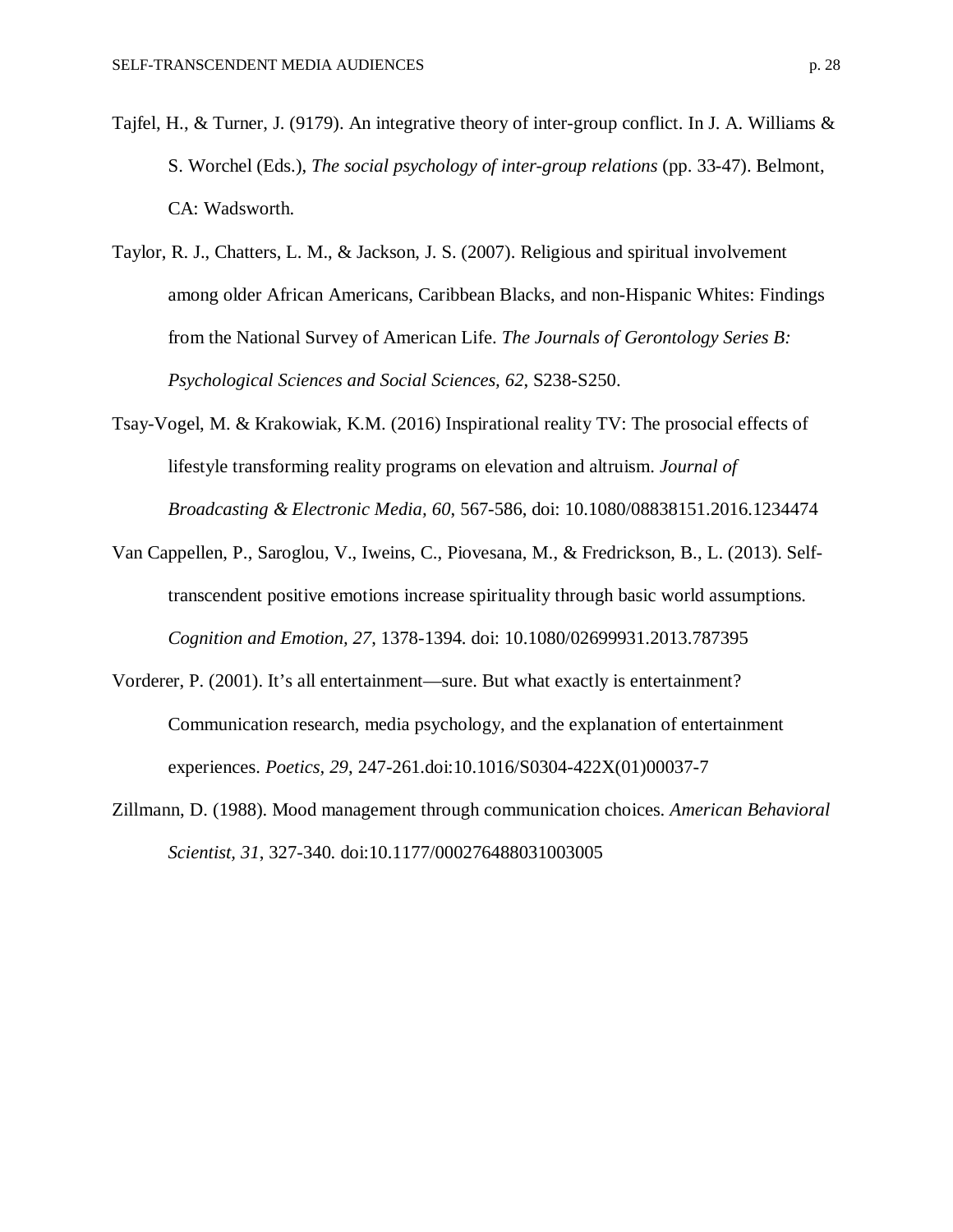| $\cdots$<br>Characteristic        | $\boldsymbol{n}$ | $\%$ |
|-----------------------------------|------------------|------|
| Gender                            |                  |      |
| Male                              | 1,452            | 48.3 |
| Female                            | 1,554            | 51.7 |
| Ethnicity                         |                  |      |
| White                             | 1,950            | 64.9 |
| <b>Black</b>                      | 352              | 11.7 |
| Hispanic                          | 465              | 15.5 |
| Other                             | 239              | 7.9  |
| <b>Marital Status</b>             |                  |      |
| $Single^*$                        | 1,490            | 48.9 |
| Married                           | 1,470            | 49.7 |
| Age                               |                  |      |
| $18-29$ years                     | 645              | 21.5 |
| 30-44 years                       | 753              | 25.1 |
| 45-59 years                       | 801              | 26.7 |
| 60 years and older                | 806              | 26.8 |
| <b>Educational Attainment</b>     |                  |      |
| Less than a high school diploma   | 368              | 12.2 |
| High school Diploma or equivalent | 889              | 29.6 |
| Some college                      | 811              | 27.0 |
| Bachelor's degree or higher       | 937              | 31.2 |
| Life satisfaction                 |                  |      |
| Highest quartile scores           | 1,017            | 33.9 |
| Lowest quartile scores            | 716              | 23.8 |

Table 1. *Demographic Information for Sample (n = 3,006)*

\* The "single" category included respondents who were never married, who were divorced or separated, who were widowed, and who were living with someone else.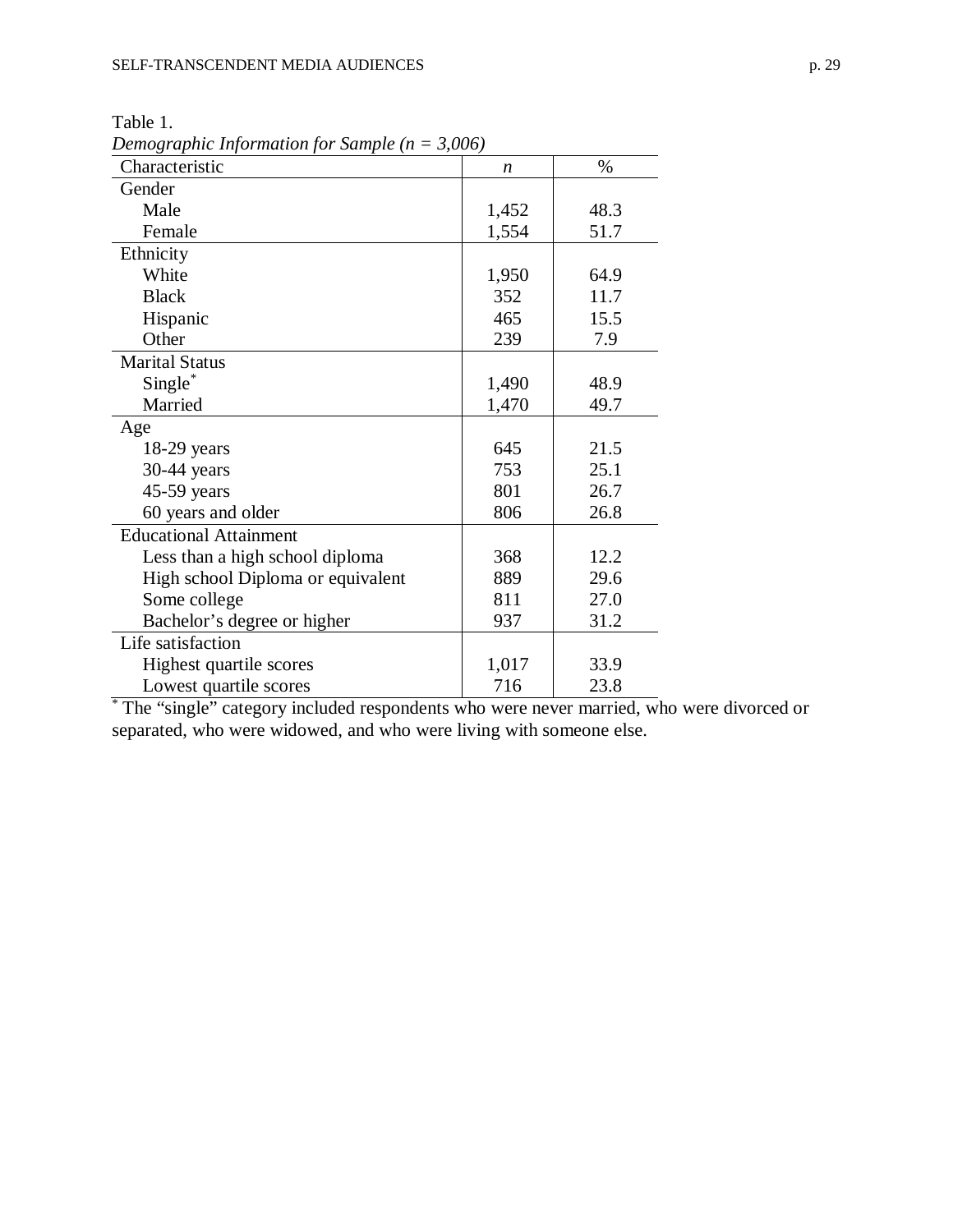|                                                          |              | Gender |        |       | Ethnicity    | <b>Marital Status</b> |        |         |
|----------------------------------------------------------|--------------|--------|--------|-------|--------------|-----------------------|--------|---------|
| Have you ever felt moved,<br>touched or inspired while ? | Response     | Male   | Female | White | <b>Black</b> | Hispanic              | Single | Married |
| Listening to music                                       | Yes $(90.5)$ | 88.5   | 92.9   | 90.8  | 92.9         | 89.7                  | 92.7   | 89.1    |
|                                                          | No(9.5)      | 11.5   | 7.1    | 9.2   | 7.1          | 10.3                  | 7.3    | 10.9    |
| Watching a movie                                         | Yes $(86.9)$ | 85.2   | 89.6   | 87.2  | 87.7         | 87.9                  | 87.9   | 86.9    |
|                                                          | No(13.1)     | 14.8   | 10.4   | 12.8  | 12.3         | 12.1                  | 12.1   | 13.1    |
| Watching a TV show                                       | Yes $(80.2)$ | 76.8   | 84.2   | 79.9  | 86.3         | 77.8                  | 81.0   | 80.3    |
|                                                          | No(19.8)     | 23.2   | 15.3   | 20.1  | 13.7         | 22.2                  | 19.0   | 19.7    |
| Reading a news story                                     | Yes $(77.6)$ | 72.1   | 83.5   | 78.7  | 79.5         | 73.5                  | 79.2   | 76.7    |
|                                                          | No $(22.4)$  | 27.9   | 16.5   | 21.3  | 20.5         | 26.5                  | 20.8   | 23.3    |
| Reading a book                                           | Yes $(74.7)$ | 68.7   | 81.5   | 75.4  | 77.3         | 73.7                  | 76.1   | 74.9    |
|                                                          | No (25.3)    | 31.3   | 18.5   | 24.6  | 22.7         | 26.3                  | 23.9   | 25.1    |
| Watching an online video                                 | Yes $(62.7)$ | 59.7   | 67.1   | 61.9  | 65.0         | 66.7                  | 65.2   | 61.4    |
|                                                          | No $(37.3)$  | 40.3   | 32.9   | 38.1  | 35.0         | 33.3                  | 34.8   | 38.6    |
| Listening to a radio program                             | Yes $(58.9)$ | 57.8   | 60.8   | 57.2  | 70.7         | 62.7                  | 58.9   | 60.3    |
| or podcast                                               | No(41.1)     | 42.2   | 39.2   | 42.2  | 29.3         | 37.3                  | 41.1   | 39.7    |
| Using social media                                       | Yes $(53.0)$ | 43.8   | 62.9   | 52.3  | 56.0         | 59.9                  | 55.6   | 51.9    |
|                                                          | No $(47.0)$  | 56.2   | 37.1   | 47.7  | 44.0         | 40.1                  | 44.4   | 48.1    |

Table 2.

*Audience Profile for Inspiring Media Experiences by Gender, Ethnicity, and Marital Status*

*Note*. Shading indicates statistical significance within a category.

Significance tests for Gender: Cramer's V<sub>Music</sub> = .076,  $p < .001$ ; Cramer's V<sub>Movie</sub> = .068,  $p < .001$ ; Cramer's V<sub>TV</sub> = .094,  $p < .001$ ; Cramer's V<sub>News</sub> = .139,  $p < .001$ ; Cramer's V<sub>Book</sub> = .149,  $p < .001$ ; Cramer's V<sub>OnlineVideo</sub> = .077,  $p < .001$ ; Cramer's V<sub>SocialMedia</sub> = .191, *p*  $< .001$ 

Significance tests for Ethnicity: Cramer's  $V_{TV} = .060$ ,  $p < .01$ ; Cramer's  $V_{News} = .048$ ,  $p < .05$ ; Cramer's  $V_{Radio} = .094$ ,  $p < .001$ ; Cramer's  $V_{SocialMedia} = .058, p < .05$ 

Significance tests for Marital Status: Cramer's V<sub>Music</sub> = .064,  $p < .001$ ; Cramer's V<sub>OnlineVideo</sub> = .039,  $p < .05$ ; Cramer's V<sub>SocialMedia</sub> = .037,  $p < .05$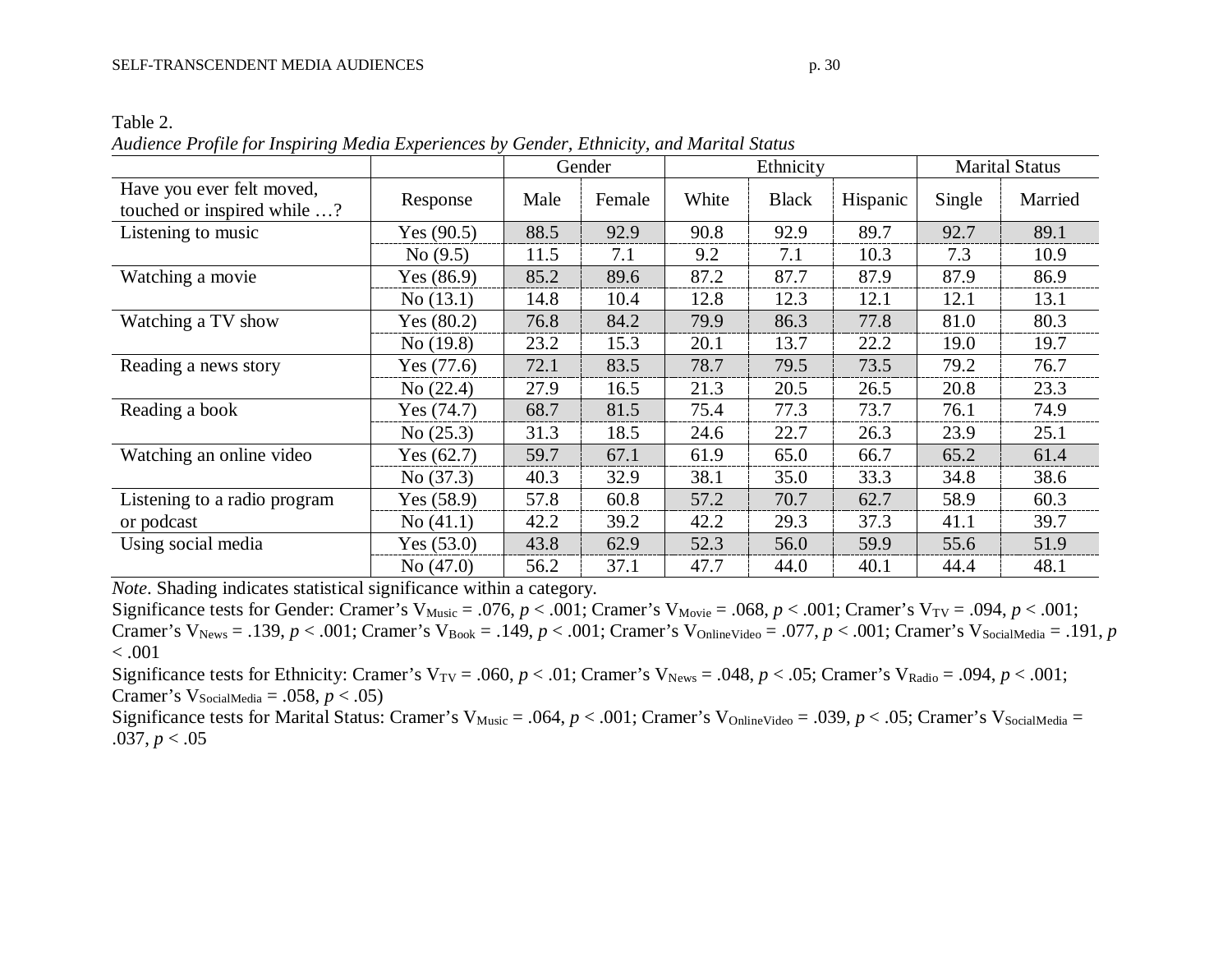*Audience Profile for Inspiring Media Experiences by Age, Educational Attainment, and Life Satisfaction*

|                                                             |              | Age   |           |           |       | <b>Educational attainment</b> |                   |                 |       | Life satisfaction <sup>1</sup> |      |
|-------------------------------------------------------------|--------------|-------|-----------|-----------|-------|-------------------------------|-------------------|-----------------|-------|--------------------------------|------|
| Have you ever felt<br>moved, touched or<br>inspired while ? | Response     | 18-29 | $30 - 44$ | $45 - 59$ | $60+$ | $<$ HS                        | HS/<br><b>GED</b> | Some<br>College | $BA+$ | High                           | Low  |
| Listening to music                                          | Yes $(90.5)$ | 94.6  | 90.2      | 92.1      | 87.1  | 90.2                          | 91.3              | 92.0            | 89.6  | 90.6                           | 91.2 |
|                                                             | No(9.5)      | 5.4   | 9.8       | 7.9       | 12.9  | 9.8                           | 8.7               | 8.0             | 10.4  | 9.4                            | 8.8  |
| Watching a movie                                            | Yes $(86.9)$ | 88.0  | 87.7      | 89.6      | 84.7  | 81.9                          | 86.9              | 89.9            | 88.2  | 83.2                           | 90.2 |
|                                                             | No(13.1)     | 12.0  | 12.3      | 10.4      | 15.3  | 18.1                          | 13.1              | 10.1            | 11.8  | 16.8                           | 9.8  |
| Watching a TV show                                          | Yes $(80.2)$ | 77.2  | 78.7      | 82.8      | 83.0  | 82.1                          | 79.7              | 83.2            | 78.7  | 80.3                           | 79.2 |
|                                                             | No $(19.8)$  | 22.8  | 21.3      | 17.2      | 17.0  | 17.9                          | 20.3              | 16.8            | 21.3  | 19.7                           | 20.8 |
| Reading a news story                                        | Yes $(77.6)$ | 75.8  | 81.4      | 75.9      | 78.8  | 67.6                          | 76.7              | 79.2            | 82.4  | 78.2                           | 72.7 |
|                                                             | No (22.4)    | 24.2  | 18.6      | 24.1      | 21.2  | 32.4                          | 23.3              | 20.8            | 17.6  | 21.8                           | 26.2 |
| Reading a book                                              | Yes $(74.7)$ | 78.5  | 76.5      | 72.9      | 74.2  | 62.3                          | 71.2              | 76.7            | 83.3  | 74.9                           | 74.3 |
|                                                             | No $(25.3)$  | 21.5  | 23.5      | 27.1      | 25.8  | 37.7                          | 28.8              | 23.3            | 16.7  | 25.1                           | 25.7 |
| Watching an online                                          | Yes $(62.7)$ | 79.5  | 72.3      | 60.5      | 45.3  | 56.8                          | 57.7              | 70.6            | 65.5  | 64.2                           | 65.1 |
| video                                                       | No $(37.3)$  | 20.5  | 27.7      | 39.5      | 54.7  | 43.2                          | 42.3              | 29.4            | 34.5  | 35.8                           | 34.9 |
| Listening to a radio                                        | Yes $(58.9)$ | 54.5  | 64.3      | 62.8      | 55.2  | 60.9                          | 56.1              | 61.5            | 60.1  | 57.9                           | 60.7 |
| program or podcast                                          | No(41.1)     | 45.5  | 35.7      | 37.2      | 44.8  | 39.1                          | 43.9              | 38.5            | 39.9  | 42.1                           | 40.2 |
| Using social media                                          | Yes $(53.0)$ | 67.3  | 62.7      | 52.4      | 35.5  | 44.8                          | 56.2              | 56.4            | 52.5  | 58.3                           | 52.9 |
|                                                             | No $(47.0)$  | 32.7  | 37.3      | 47.6      | 64.5  | 55.2                          | 43.8              | 43.6            | 47.5  | 41.7                           | 47.1 |

<sup>1</sup>High and low life satisfaction categories represent top (23.8%,  $n = 716$ ;  $M = 4.59$ ;  $SD = .298$ ) and bottom (24.0%;  $n = 721$ ;  $M = 2.67$ , *SD* = .405) quartiles.

*Note*. Shading indicates statistical significance within a category.

Significance tests for Age: Cramer's V<sub>Music</sub> = .094,  $p < .001$ ; Cramer's V<sub>Movie</sub> = .055,  $p < .05$ ; Cramer's V<sub>TV</sub> = .063,  $p < .01$ ; Cramer's VNews = .056, *p* < .05; Cramer's VOnlineVideo = .267, *p* < .001; Cramer's VRadio = .089, *p* < .001; Cramer's VSocialMedia = .244, *p* < .001 Significance tests for Education Level: Cramer's V<sub>Movie</sub> = .071,  $p < .01$ ; Cramer's V<sub>News</sub> = .108,  $p < .001$ ; Cramer's V<sub>Book</sub> = .157,  $p <$ .001; Cramer's V<sub>OnlineVideo</sub> = .114,  $p < .001$ ; Cramer's V<sub>SocialMedia</sub> = .075,  $p < .001$ 

Significance tests for Life Satisfaction: Cramer's V<sub>Movie</sub> = .104,  $p < .001$ ; Cramer's V<sub>News</sub> = .064,  $p < .05$ ; Cramer's V<sub>SocialMedia</sub> = .054,  $p < .05$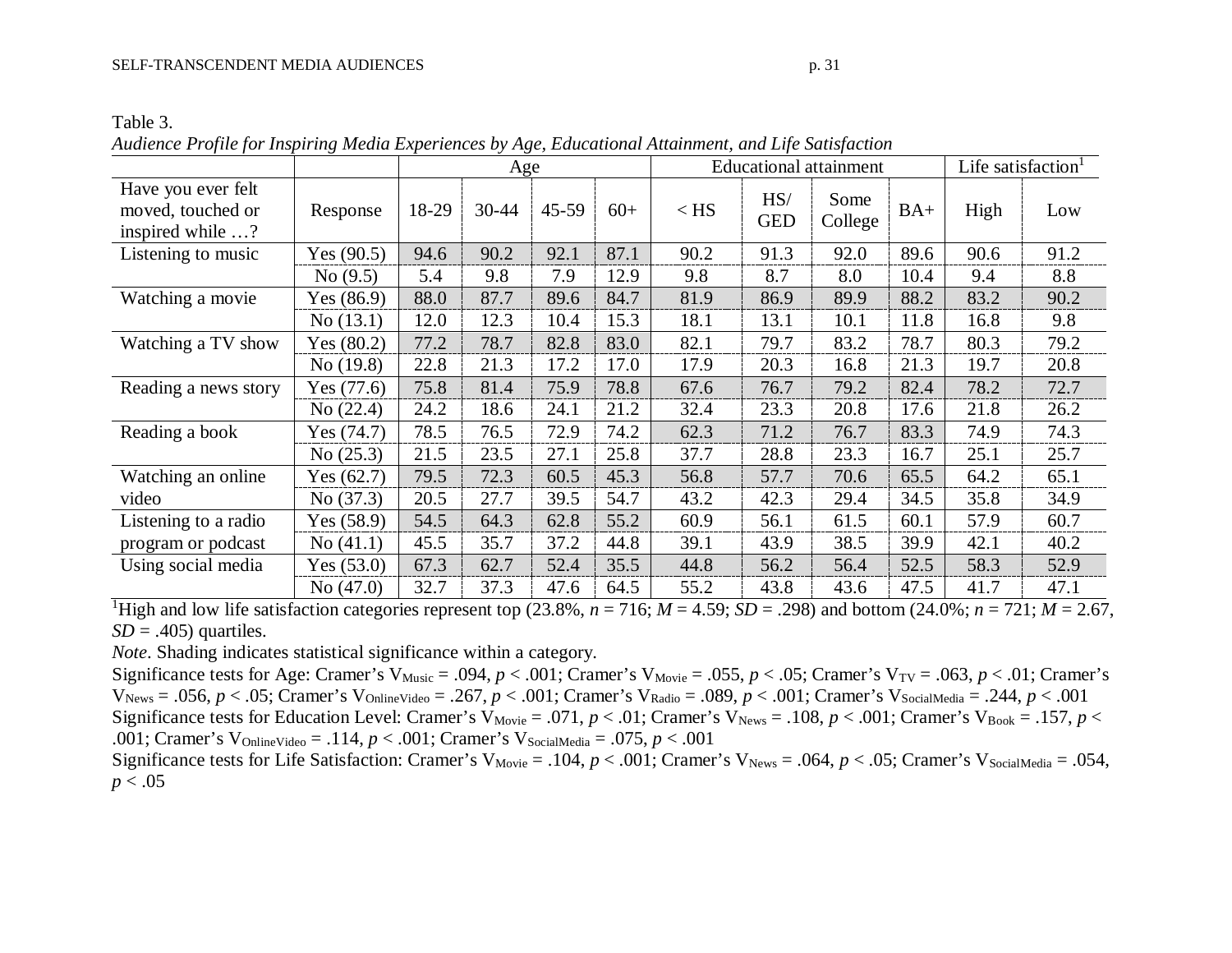| able |  |
|------|--|
|------|--|

*Percentages of Key Demographic Variables for Respondents Inspired by All, Few, or No Media*

|                                | Gender |        |       | Ethnicity | <b>Marital Status</b> |      |                  |
|--------------------------------|--------|--------|-------|-----------|-----------------------|------|------------------|
|                                | Male   | Female | White |           | Black Hispanic        |      | Single   Married |
| Inspired by all media $(26.4)$ | 20.2   | 32.2   | 25.2  | 31.8      | 27.2                  | 27 3 | 25.8             |
| Inspired by few media $(20.2)$ | 26.2   | 14.6   | 21.6  | 16.2      | 18.6                  | 21.0 | 19.4             |
| Inspired by no media $(2.7)$   | 3.7    |        | 2.4   | 2.8       | 32                    | 2.6  | 29               |

*Note*. Shading indicates statistical significance within a category.

Significance tests for Gender: Cramer's V<sub>All</sub> = .136,  $p < .001$ ; Cramer's V<sub>Few</sub> = .145,  $p < .001$ ; Cramer's V<sub>None</sub> = .064,  $p < .001$ Significance tests for Ethnicity: Cramer's V<sub>All</sub> = .050,  $p < .05$ ; Cramer's V<sub>Few</sub> = .049,  $p < .05$ 

Table 5. *Percentages of Key Demographic Variables for Respondents Inspired by All, Few, or No Media*

|                                | Age   |         |         |       | <b>Educational attainment</b> |                   |                     |      | Life satisfaction <sup>1</sup> |      |
|--------------------------------|-------|---------|---------|-------|-------------------------------|-------------------|---------------------|------|--------------------------------|------|
|                                | 18-29 | $30-44$ | $45-59$ | $60+$ | $\langle$ HS                  | HS/<br><b>GED</b> | Some College $ BA+$ |      | High                           | Low  |
| Inspired by all media $(26.4)$ | 31.2  | 35.4    | 24.9    | 15.9  | 16.9                          | 25.5              | 30.1                | 27.9 | 28.7                           | 25.9 |
| Inspired by few media $(20.2)$ | 17.5  | 16.4    | 18.9    | 27.2  | 29.4                          | 21.5              | 17.6                | 17.6 | 19.9                           | 21.2 |
| Inspired by no media $(2.7)$   |       | 3.2     | 2.6     | 3.0   | 2.2                           | 3.3               | 2.3                 | 2.6  | 3.8                            | 2.5  |

<sup>1</sup>High and low life satisfaction categories represent top (23.8%,  $n = 716$ ;  $M = 4.59$ ;  $SD = .298$ ) and bottom (24.0%;  $n = 721$ ;  $M = 2.67$ ,  $SD = .405$ ) quartiles.

*Note*. Shading indicates statistical significance within a category.

Significance tests for Age: Cramer's V<sub>All</sub> = .169,  $p < .001$ ; Cramer's V<sub>Few</sub> = .108,  $p < .001$ 

Significance tests for Educational Level: Cramer's  $V_{All} = .090$ ,  $p < .001$ ; Cramer's  $V_{Few} = .095$ ,  $p < .001$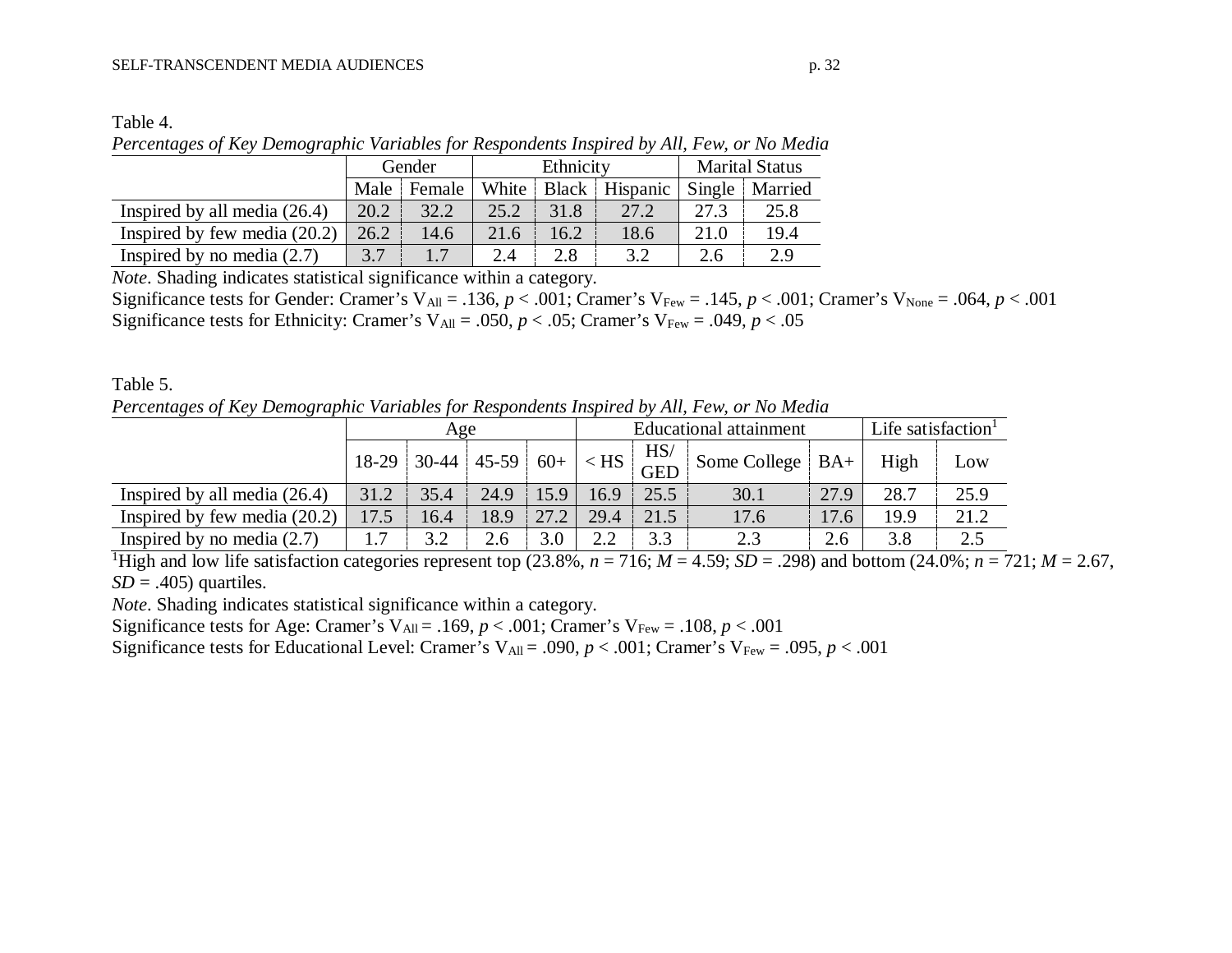Table 6.

|            | r realelors of moon ling meana Experiences | $\beta$   | $R^2/R^2$ Change | F/F Change                  |
|------------|--------------------------------------------|-----------|------------------|-----------------------------|
| Step $1^a$ | Gender                                     | $.17***$  | .050             | $52.14_{3,2969}$            |
|            | Age                                        | $-.13***$ |                  |                             |
|            | <b>Marital Status</b>                      | .00       |                  |                             |
| Step $2^b$ | Education                                  |           | .010             | $* * *$<br>$10.97_{3,2966}$ |
|            | <b>HS/GRE</b>                              | $.06***$  |                  |                             |
|            | Some College                               | $.13***$  |                  |                             |
|            | $BA+$                                      | $.13***$  |                  |                             |
| Step $3c$  | Ethnicity                                  |           | .002             | 1.97 <sub>4,2962</sub>      |
|            | White                                      | .03       |                  |                             |
|            | <b>Black</b>                               | .07       |                  |                             |
|            | Hispanic                                   | .01       |                  |                             |
|            | Multi-Racial                               | .02       |                  |                             |
| Step 4     | <b>Traits</b>                              |           | .086             | ***<br>74.824.2958          |
|            | Need for Affect                            | $.11***$  |                  |                             |
|            | <b>Empathic Concern</b>                    | $.12***$  |                  |                             |
|            | Perspective Taking                         | .02       |                  |                             |
| sk.        | Universality<br>**<br>ske ske ske          | $.16***$  |                  |                             |

| <b>Predictors of Inspiring Media Experiences</b> |  |  |  |
|--------------------------------------------------|--|--|--|
|                                                  |  |  |  |

 $p^* p < .05.$  \*\* $p < .01.$  \*\*\* $p < .001.$ 

Model *F* (14, 2958) = 37.01,  $R^2 = .15$ ,  $p < .001$ 

<sup>a</sup>Gender was coded as males = 1, females = 2. Marital status was coded as  $0 =$  not married,  $1 =$ married.

<sup>b</sup>The omitted reference category for education was less than a high school diploma.

c The omitted reference category for ethnicity was "other" ethnicity.